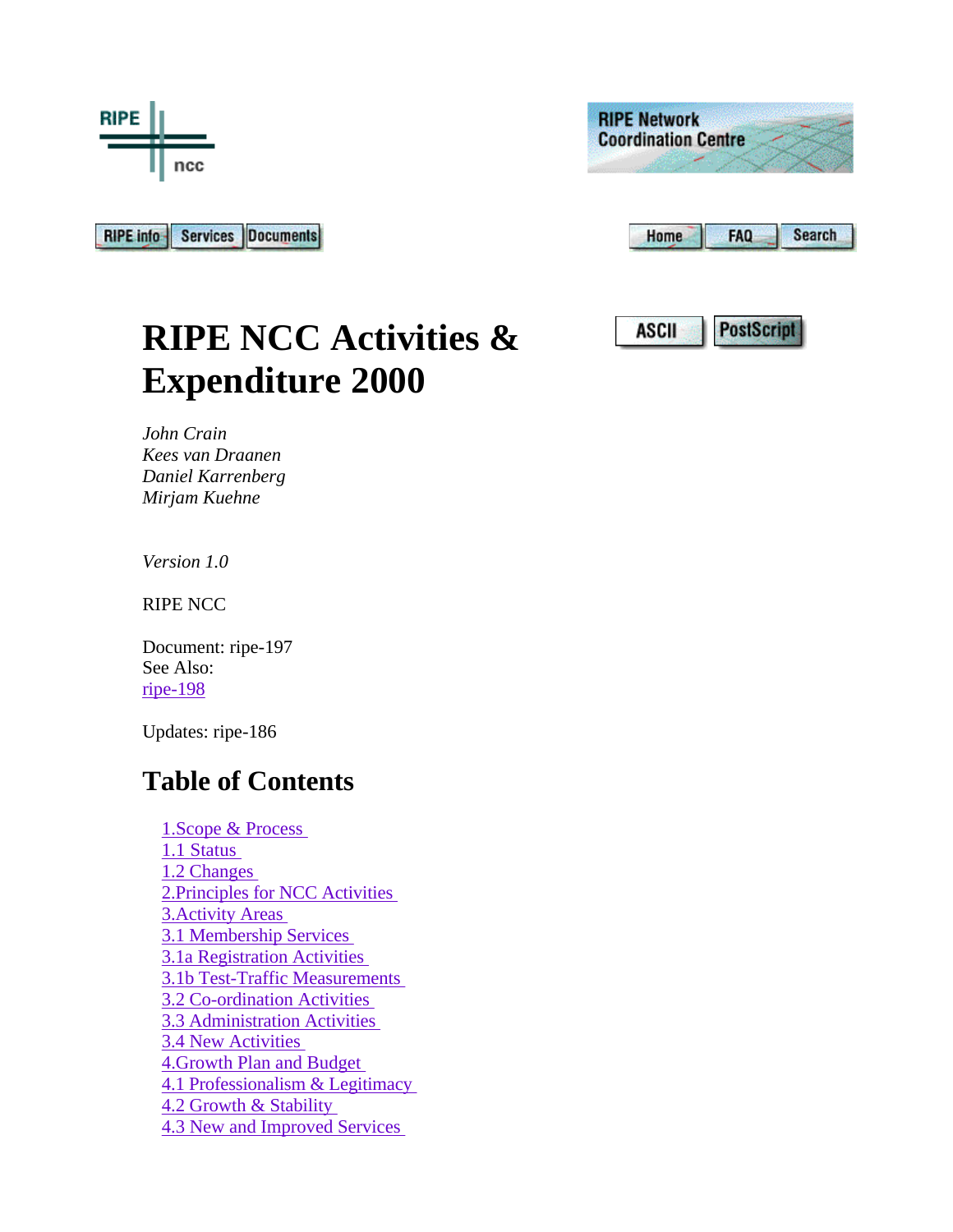4.4 Budget 4.5 Membership Services 4.5a Registration Activities 4.5b Test-Traffic Measurements 4.6 Co-ordination Activities 4.7 Administration Activities 4.8 New Activities 4.9 Summary 5.Challenges 6.Appendices Appendix M - Membership Services M1 Regional Internet Registry M1.1 First Address Space Assignment M1.2 Assignment Approval M1.3 PI Assignment M1.4 Address Allocation M1.5 AS Number Assignments M1.6 Reverse M1.7 Consistency & M1.8 Registration Activities Quality Management M2 Initial Support for new LIRs M2.1 Registry Set-up M2.2 Training Courses M3 Liaison & Co-ordination M4 Test Traffic Measurements Appendix C - Co-ordination Activities C1 RIPE Database Maintenance and Development C1.1 User Support and Software Maintenance C1.2 Consistency & Accuracy C1.3 Database Availability and Exchange C1.4 New Database Features C1.5 Routing Registry Tool Deployment and Training C2 Information Services C2.1 Mailing List Management C2.2 Maintenance of Information Services C2.3 Reporting C3 DNS Co-ordination C3.1 European Root Name Servers C3.2 Secondary C3.3 DNS Hostcount C4 RIPE Meeting Appendix N - New Activities N1 Routing Information Services N2 Routing Registry Consistency N3 Unforeseen Activities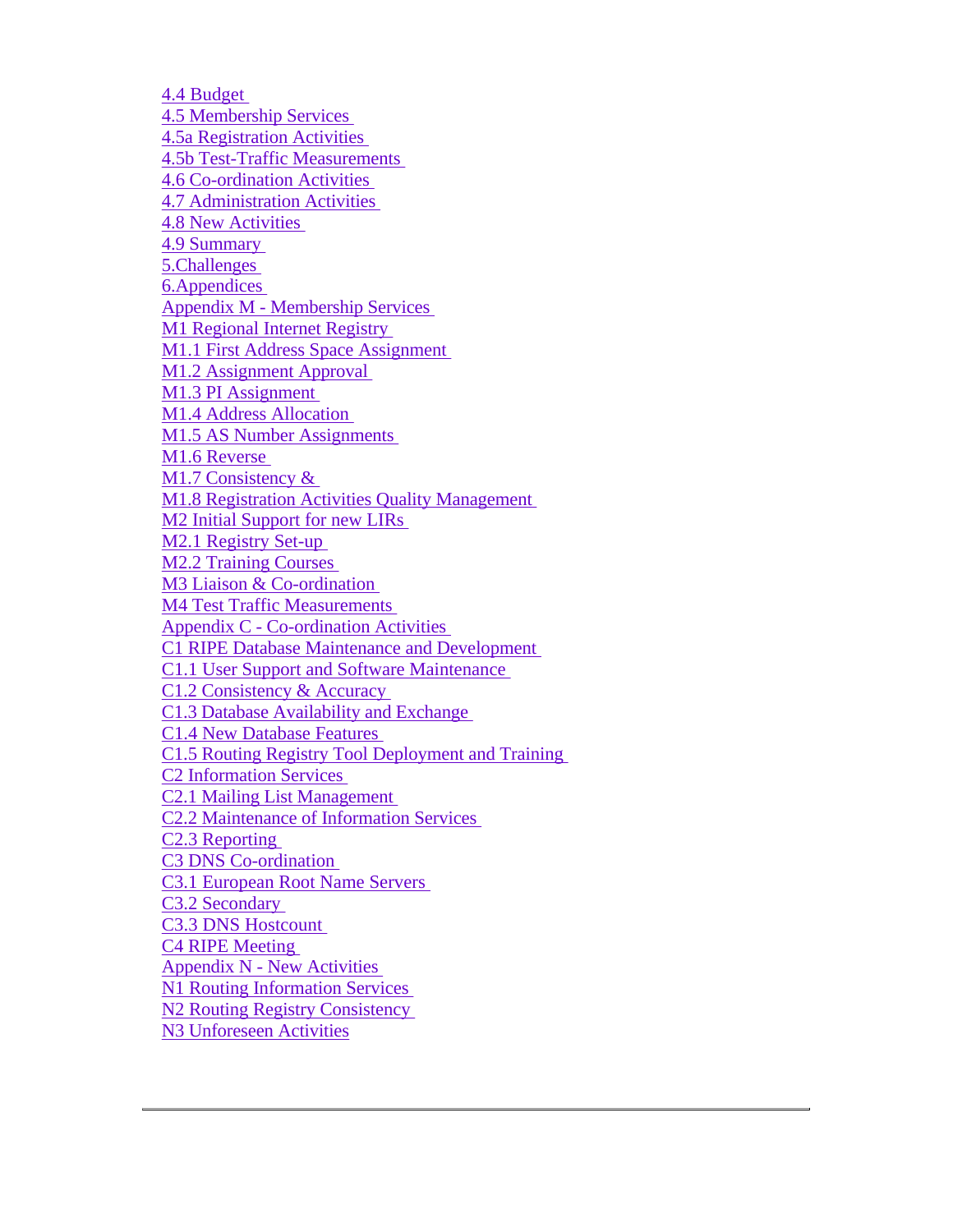## **1.Scope & Process**

This document contains the planned activities for the RIPE NCC and the associated expenditures for the year 2000. The companion document "RIPE NCC Charging Scheme" (ripe-198) outlines how the corresponding revenues are to be raised.

There are well-defined and formal stages in the creation of these documents:

- the RIPE NCC staff drafts them based on input from RIPE and the users of NCC services;

- the executive board of the RIPE NCC proposes them to the RIPE NCC members, and; - the membership discuss them and approve the final version.

#### **1.1 Status**

The RIPE NCC management with the help of extensive input from staff, in particular, Paula Caslav, Joao Luis Silva Damas, Chris Fletcher, Paul Rendek, Henk Uijterwaal and Lee Wilmont, has produced this version of the RIPE NCC Activities and Expenditures 2000. The Executive Board has presented it to the Annual General Meeting of the RIPE NCC membership on 19 October 1999. The document has been adopted by the general meeting. Comments from the RIPE community to the authors and the board are encouraged.

# **1.2 Changes**

This document will not be changed once the process described above has been completed. However, an operating plan must be able to be adapted to changing circumstances. The last several years of the RIPE NCC operations have shown that revisions are sometimes needed in the course of the year and in the current Internet environment it is increasingly difficult to plan for more than 15 months ahead, as required by the process. Any amendments to the RIPE NCC Activities and Expenditures 2000 will be made within the formal structure of the RIPE NCC and therefore requires the approval of the RIPE NCC Executive Board.

## **2.Principles for NCC Activities**

The RIPE NCC performs activities for the benefit of the Internet Service Providers (ISPs) in Europe and the surrounding area. These are primarily activities that the ISPs need to organise as a group even though they may be competing with each other in other areas.

It is therefore critical that the RIPE NCC observes strict neutrality and impartiality with respect to individual members. In particular, the RIPE NCC refrains from activities that are clearly within the realm of the ISPs themselves.

Activities are defined, performed, discussed and evaluated in an open manner. Results of activities, such as software tools, are made available to the public. Budgets and actual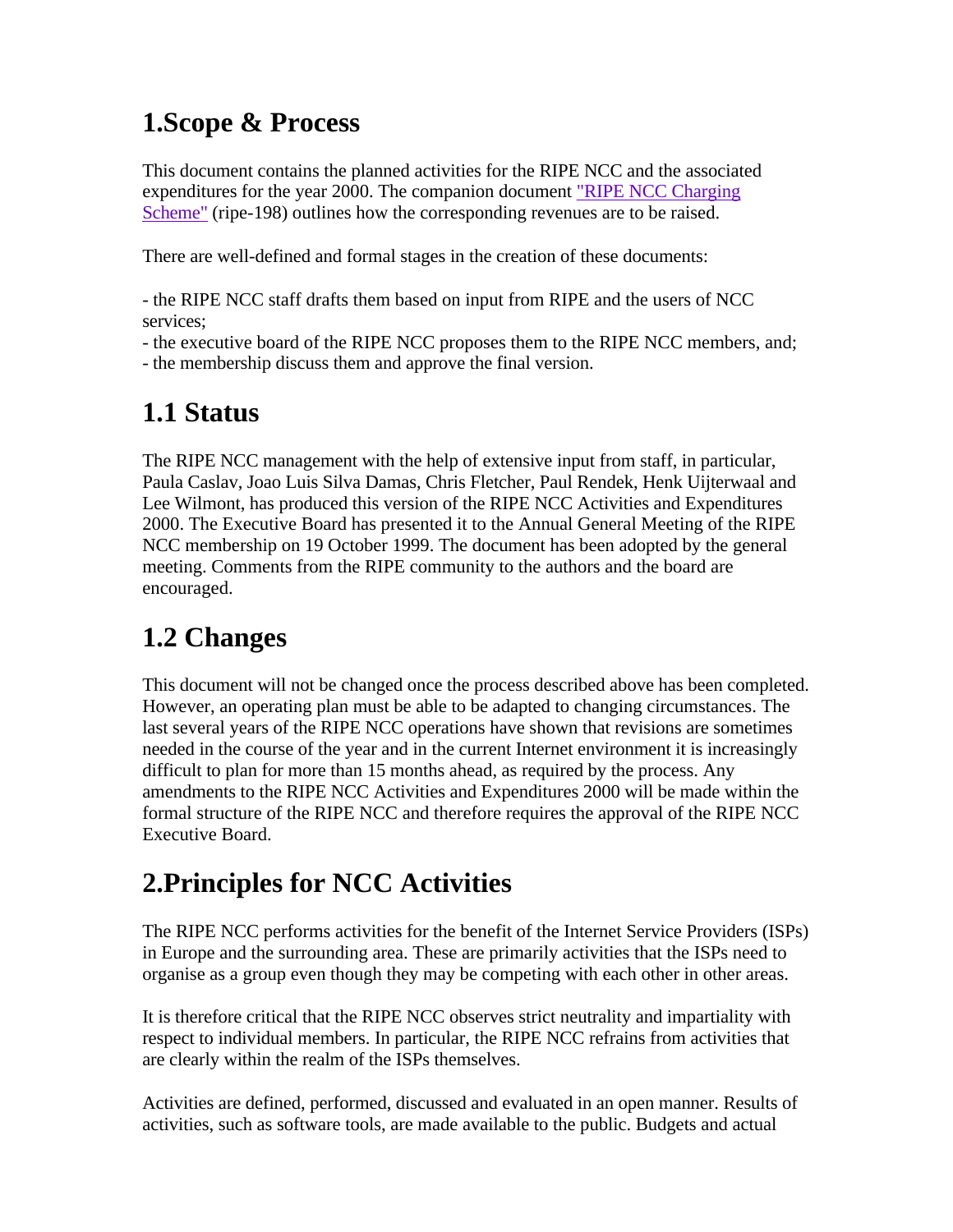results are published. Individual data are kept confidential where required.

While an activity may result in services being provided to an individual ISP, the performance of this activity must benefit the ISPs in the RIPE NCC service region as a whole. Address space registration is an example of such an activity: the service is provided to individual ISPs but all ISPs benefit because address space is distributed according to a common standard and a neutral and accessible registry is maintained. It is because of this distinction that this document is based on activities rather than on services.

# **3.Activity Areas**

All RIPE NCC activities have been grouped into four main categories since 1996. These were Registration Activities, Co-ordination Activities, Administration Activities and New Activities. The evolution of the Test-Traffic Project from New Activities to something more concrete has meant that these categories have had to be reconsidered. In 2000 a new category called Membership Services will be introduced. This will regroup Registration Services and Test-Traffic Measurements and any other services that may be offered to the members in the future.

Some of the administration category, consisting of the RIPE meeting and administrative support for RIPE, has been brought under Co-ordination Activities. The remaining activities have been left as they were and can be considered to be the general administrative overhead. The activity plan for 1999 has been restated based on this premise to ensure comparative figures.

This section will give a general overview of the activity areas for 2000 whereas the budget and the growth plans will be discussed in Section 4. Detailed descriptions of all activities for 2000 can be found in the appendices.

# **3.1 Membership Services**

# **3.1a Registration Activities**

Registration activities represents operations relating to the RIPE NCC's role as a Regional Internet Registry (RIR) for Europe and the surrounding areas. It includes the handling of requests for assignment and allocation of IP address space and AS numbers, management of reverse domain name space associated with this address space as well as the auditing and quality control necessary to ensure fair and expedient processing of requests. Also included are training of Local Internet Registries (LIRs), production of documentation related to Internet registration and specific activities that guarantee a proper and appropriate start of new LIRs.

Services provided in this area are only available to formally established LIRs that contribute to the funding of the RIPE NCC.

# **3.1b Test-Traffic Measurements**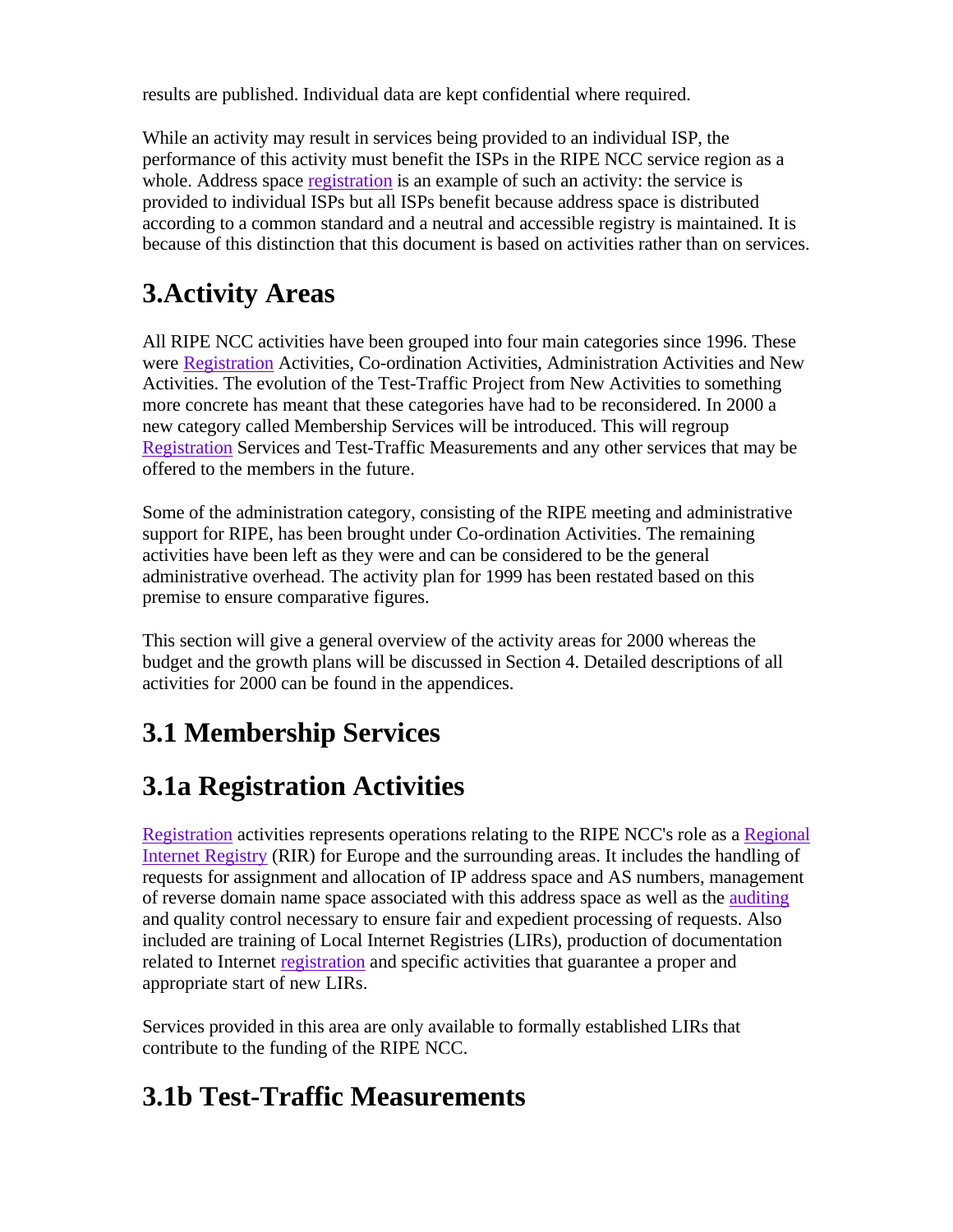During the last year, the Test-Traffic Project has evolved from a research project to a state where it can be offered as a regular service to all our members. At the moment, approximately 40 measurement stations (so-called "test-boxes") have been installed all over the RIPE NCC service area. Services based on the Test-Traffic data are either in place or being developed. Moreover, the results from the RIPE NCC Test-Traffic project have been compared against results from the Surveyor project from Advanced Networks and Services (USA). The results proved to be comparable, suggesting that both the RIPE NCC Test-Traffic project and the Surveyor project correctly measure delays and losses on the Internet.

To date, test-boxes have been offered free of charge to sites interested in hosting a machine and operated on a "best effort" basis with no guarantees about up-time or availability of results. Also, the number of test-boxes was limited to 1 per member, even though larger ISPs expressed interest in hosting more test-boxes.

The Test-Traffic project is now more mature and it has been shown that Test-Traffic measurements can be done on a regular basis and provide useful information to the sites hosting them. It is time to turn the project from a research topic into a regular service that can be offered to the entire RIPE NCC membership.

# **3.2 Co-ordination Activities**

Although these activities are quite diverse their common purpose is to support the coherent operation of the Internet in Europe and the surrounding areas. The primary activity is the provision of access to the RIPE database, providing information about address space and routing policies together with the appropriate contact points. Development and publication of RIPE database software, provision of information services for ISPs and the general public via the Internet and administrative and technical support provided for the RIPE meetings all fall under co-ordination activities.

Operational co-ordination also comes under this category as does the production and publication of software tools for such efforts. Maintenance of the root name server that the RIPE NCC operates is also included in co-ordination activities. The organising of the RIPE meeting is very much a co-ordination activity.

The services performed in this area must be accessible to the general Internet public in order to be effective. When special support is needed RIPE NCC members will receive priority over other users.

# **3.3 Administration Activities**

This area covers all general administrative overheads that cannot be clearly attributed to a specific activity in one of the other areas. It covers all activities necessary to operate an organisation, including building rental, office supplies, etc.

# **3.4 New Activities**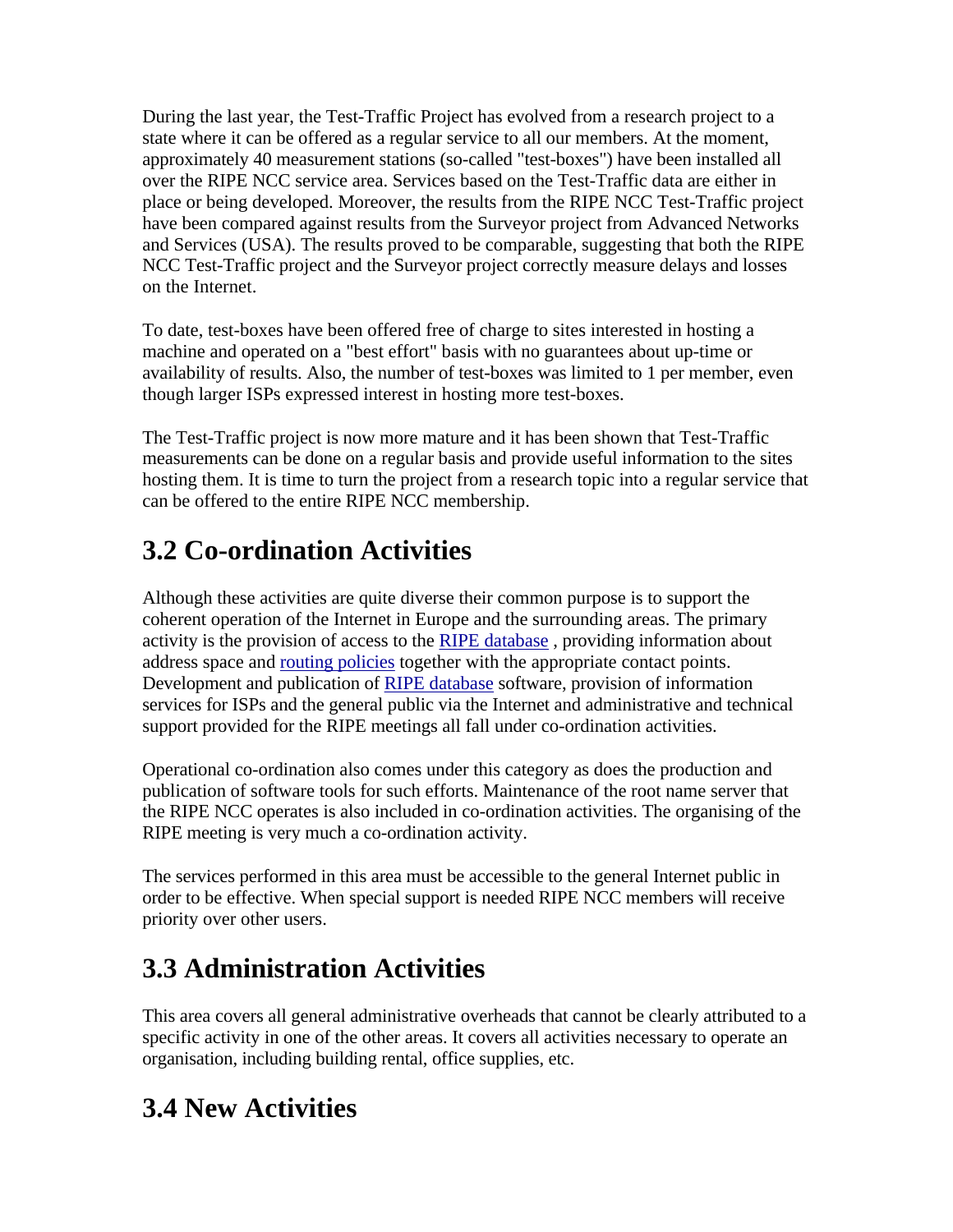New activities are either entirely unforeseen or have started recently and cannot be fully specified as a regular activity at the time that this document was written. Two such projects are described in more detail in Appendix N.

The existence of these activities gives the RIPE NCC the flexibility to react quickly to the rapid changes in today's Internet. The appropriate RIPE working groups often suggest activities in this area.

If the activities turn out to need long term support they may become a regular RIPE NCC activity subsequently funded by all members. If the activities are short term but substantial or continued support by all members is not appropriate, they may be continued as special projects for which funding is sought separately among interested parties.

These activities are executed under the guidance of the various RIPE working groups with active participation of the RIPE NCC membership.

#### **4.Growth Plan and Budget**

The increase of the number of new Local Internet Registries was estimated at approximately one per calendar day for the 1999 budget. For the first half of 1999 the actual increase has been closer to 2 new LIRs per calendar day. No explanation as to why the number of LIRs is increasing at this rate is available but anecdotal evidence from others working in the Internet field suggests that the same rate of growth is being found elsewhere in the RIPE NCC service region. Generally, the increase in new registries drops during the summer months, picks up slightly in the period September to November and virtually stops in December. Experience also shows that an attrition rate of 10% can be expected. For these reasons it is expected that the number of new LIRs will average 1.25 per day for 1999 and that the actual increase of active LIRs for 1999 will be closer to 450 new registries.

|            | Observed |                | Projected      |                |      |                |      |      |
|------------|----------|----------------|----------------|----------------|------|----------------|------|------|
| Registries | 01       | O <sub>2</sub> | O <sub>3</sub> | O <sub>4</sub> | 01   | O <sub>2</sub> | Q3   | O4   |
|            | 1999     | 1999           | 1999           | 1999           | 2000 | 2000           | 2000 | 2000 |
| Large      | 75       | 75             | 75             | 75             | 85   | 85             | 85   | 85   |
| Medium     | 253      | 253            | 253            | 253            | 285  | 285            | 285  | 285  |
| Small      | 1114     | 1258           | 1342           | 1392           | 1475 | 1600           | 1700 | 1800 |
| Total      | 1442     | 1586           | 1670           | 1720           | 1845 | 1970           | 2070 | 2170 |

The projections for 2000 are as follows:

Growth is expected to continue at the same rate of 1.25 Local Internet Registries per calendar day for 2000. As is usual in rapid growth industries, the rate of attrition for startups is high and it is also expected that this will continue to be true in the RIPE NCC service region as well. However, the wave of mergers and consolidations among ISPs that has been seen in the United States does not seem to have reached the RIPE NCC service region yet. Special attention is being paid to see if this phenomenon is spreading to the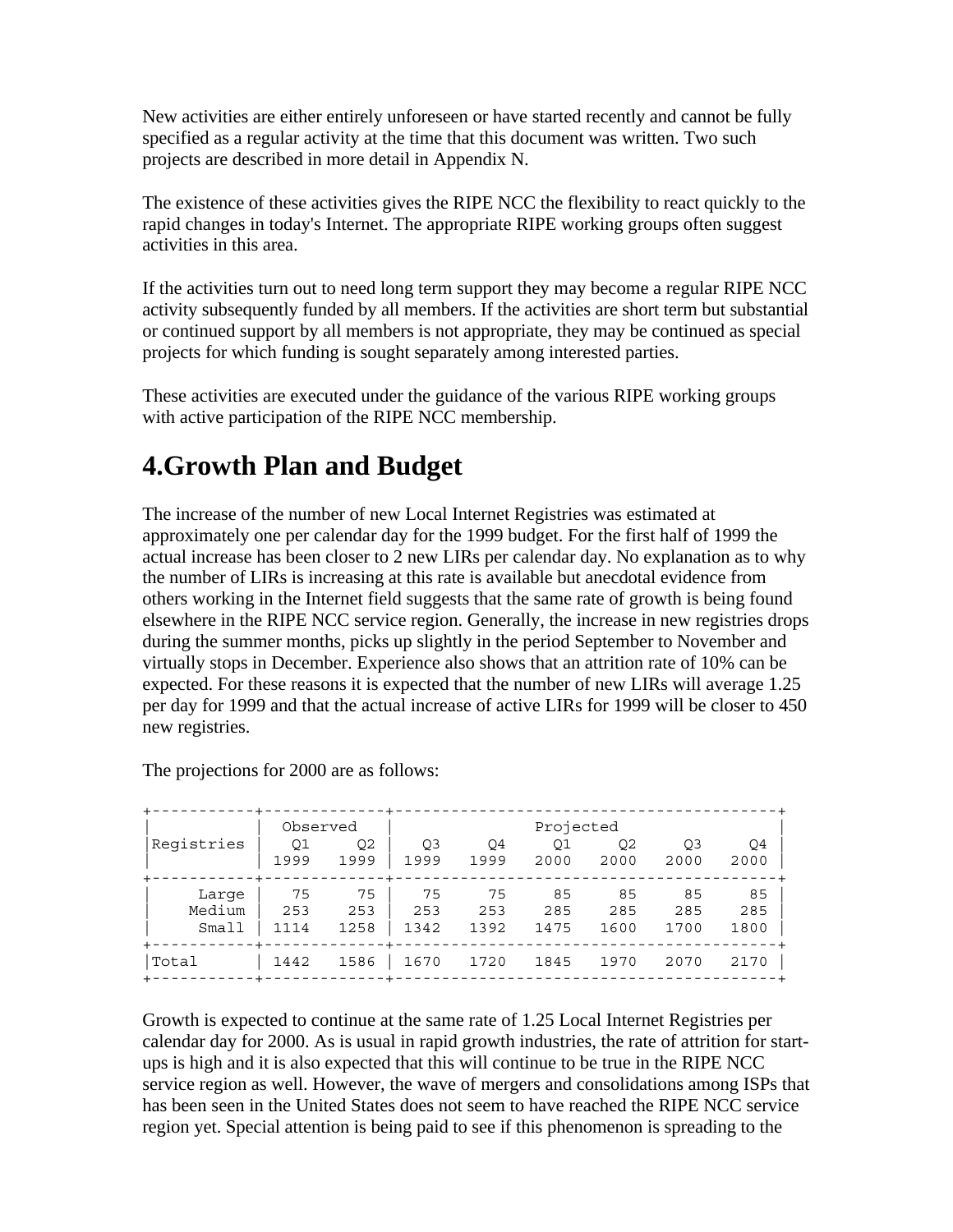RIPE NCC service region as it may have important consequences for the revenue base.

The number of active Local Internet Registries in the RIPE NCC service region is anticipated to be just over 1,700 by the end of 1999 and approximately 2,170 by the end of 2000, after accounting for expected attrition. The use of the term 'active' should be noted. An increasing number of Local Internet Registries are completing the registration process but have no address allocation. Although the number is not significant at this time it is being carefully monitored.

Local Internet Registry growth, in percentage terms, is therefore expected to be just over 25%. This is the lowest (in relative terms) in RIPE NCC history but at 450 new Local Internet Registries is the largest to date in absolute terms. Experience has shown that additional dramatic increases in improved efficiency, particularly in registration services, are unlikely. The RIPE NCC has essentially a "third line" support function and must provide proper training to the LIRs that typically provide a "second line" support function. This has direct implications for growth of the RIPE NCC in all areas. Training and support is also important to ensure the fair distribution of address space (from LIRs to their customers).

## **4.1 Professionalism & Legitimacy**

The RIPE NCC has continued to provide its services in a reliable and professional manner during this period of sustained, rapid growth. The Internet has continued to make inroads into ever increasing areas of the economies and the lives of the people in the RIPE NCC service region. New energy has been put into efforts at organising the Internet and the administration of the Internet has become the subject of considerable public debate. The RIPE NCC has been playing an active role in these efforts and has stood up well to public scrutiny and, with the vigorous participation of the RIPE community, will put more intensity in this area in 2000.

It has become more and more clear that the RIPE NCC will have to defend its legitimacy and its processes, not only to its members, but to the community at large as well, including governments, institutions, industry and end-users. Greater effort will need to be put into professionalism and quality and this will need to be projected actively to the public at large. Communications and quality management will receive increased attention.

# **4.2 Growth & Stability**

The stability of the RIPE NCC is of tremendous importance to the community in general and the membership in particular. Reliable registration and co-ordination services are essential to the functioning of the Internet, as is readiness to meet new challenges. At the beginning of the year 2000 the formal administrative structure necessary to meet these challenges, as they exist today, will be in place. They will continue to be developed so that the stability of the RIPE NCC is safeguarded.

## **4.3 New and Improved Services**

Special emphasis has been placed on the New Projects area and additional staff has been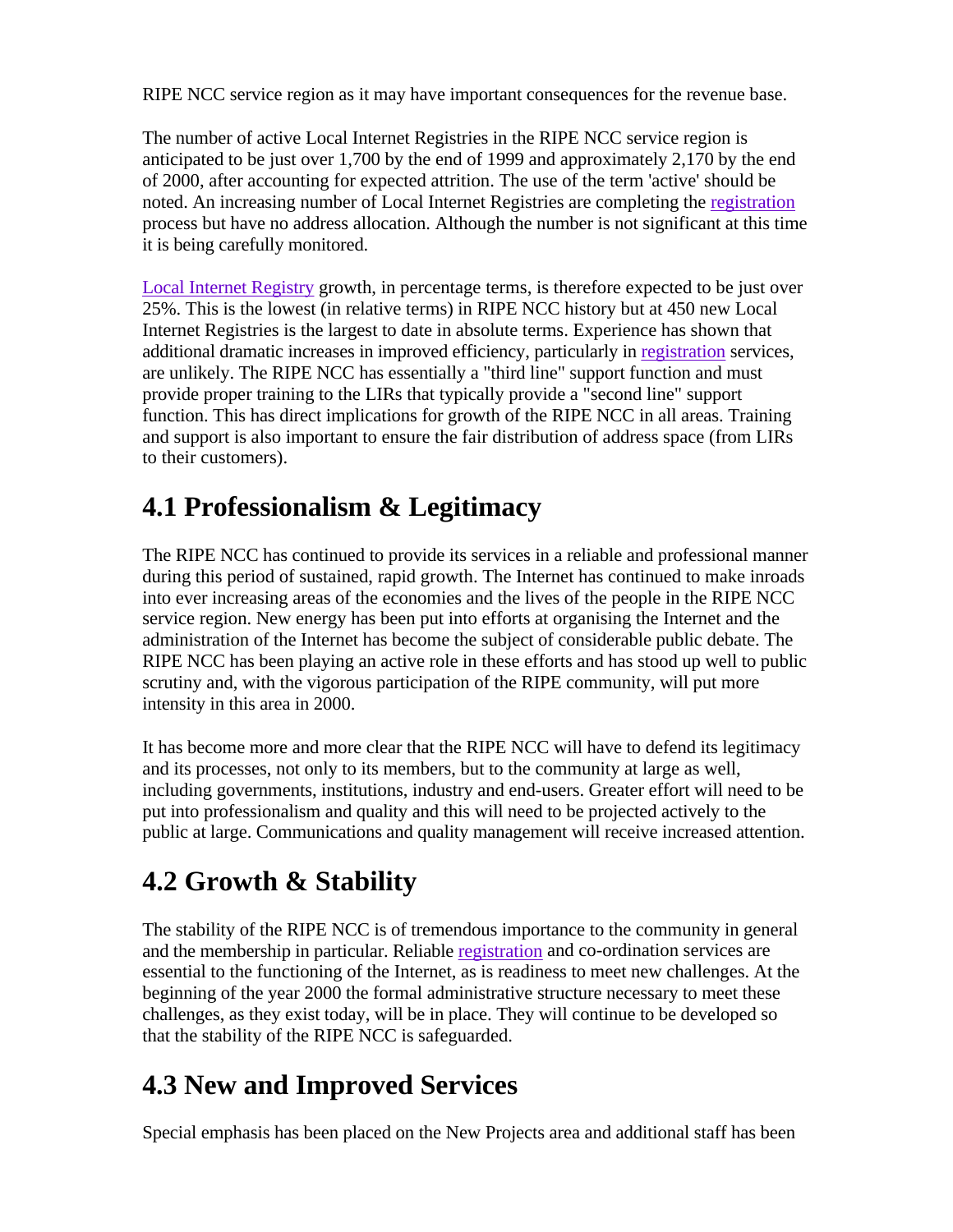hired. Ideas from membership as to new services and special projects will be actively solicited and developments in the Internet will be closely followed as to their pertinence to members. New training courses will be offered for LIR operations and in the routing registry area.

# **4.4 Budget**

The budgeted costs for the various activities for 2000 are shown below. Definitions for the activity areas can be found in the previous section. Notes on the individual areas follow:

| Activity Area                                                                                             | 1999                       | ⊱                           | 2000                              | ⊱                                  | delta                          | ⊱                           |
|-----------------------------------------------------------------------------------------------------------|----------------------------|-----------------------------|-----------------------------------|------------------------------------|--------------------------------|-----------------------------|
| Membership Services                                                                                       |                            |                             |                                   |                                    |                                |                             |
| Registration Activities<br>Test-Traffic Measurements<br>Co-ordination<br>Administration<br>New Activities | 2011<br>1441<br>964<br>321 | 42.5<br>30.4<br>20.4<br>6.8 | 2646<br>299<br>1786<br>990<br>489 | 42.6<br>4.8<br>28.8<br>15.9<br>7.9 | 635<br>299<br>345<br>26<br>168 | 31.6<br>24.0<br>2.7<br>52.3 |
| Total (kEUR)                                                                                              | 4737                       |                             | 6210                              |                                    | 1473                           | 31.1                        |

The increase in the budget for 2000 is just over 31%. This includes a special reserve of 500,000 EUR for various contingencies, including, costs specifically related to the formalisation of IANA /ICANN agreements, setting up of the Address Supporting Organisation and the Address Council, etc. Because this reserve touches on several of the activity areas it has been distributed among them based on the Full Time Equivalents (FTEs) required by each activity.

Due to the great number of uncertainties facing the RIPE NCC in 2000 and their importance to the continued existence of the activities of the RIPE NCC it would be imprudent not to set aside this amount so that action can be taken immediately when needed.

# **4.5 Membership Services**

# **4.5a Registration Activities**

Growth in Registration Activities continues to keep pace with the growth of the number of new LIRs (if the reserve is excluded) and the budget for this activity remains the highest of all areas.

Unrealised economies of scale in the Registration Services are minimal. Hostmasters deal primarily with the most difficult cases or help relatively inexperienced LIR staff through the initial learning curve. As the number of new LIRs increases this workload increases proportionally.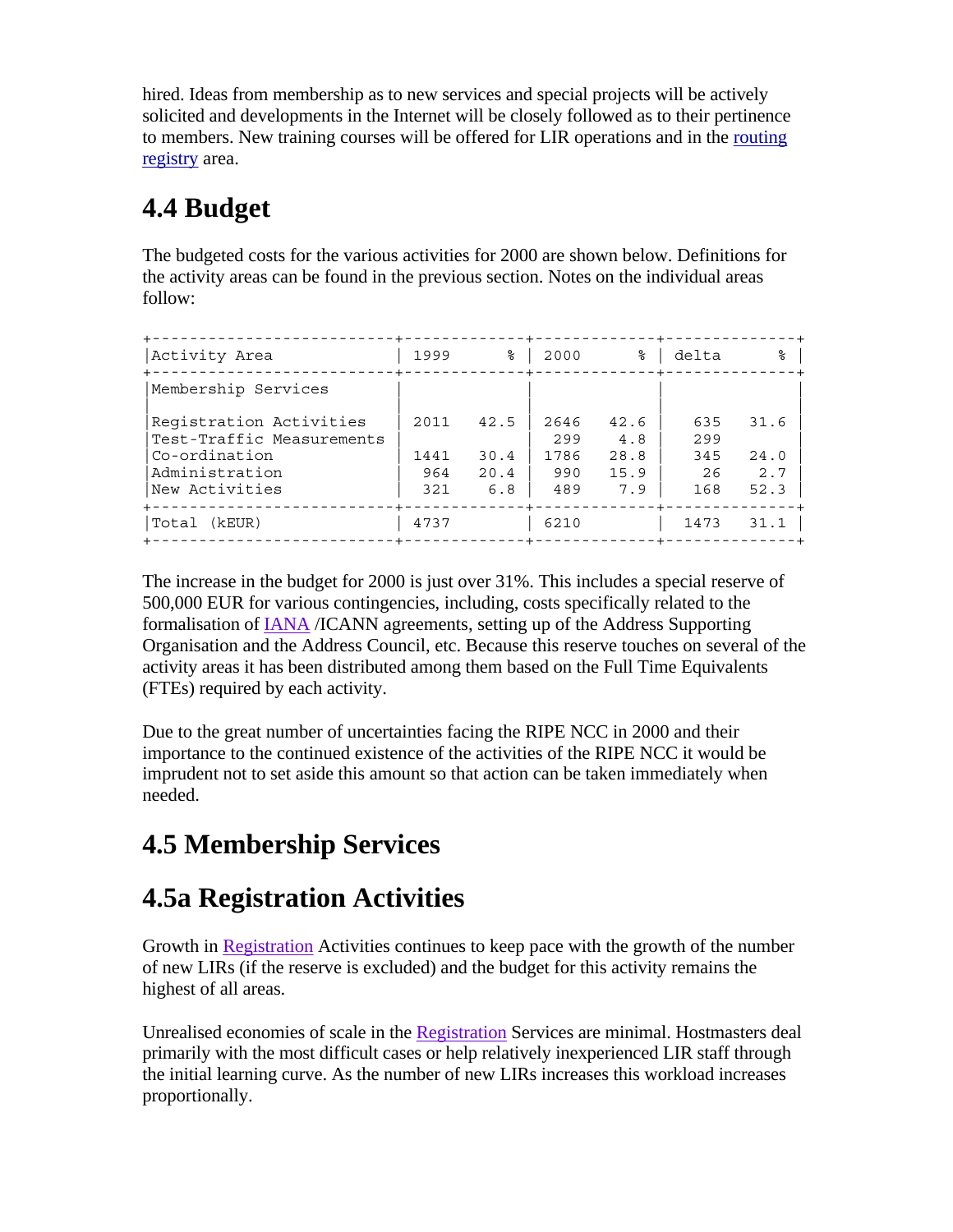Training courses are also provided for LIRs. Although these are primarily to new LIRs, existing LIRs may also send staff. New "advanced" courses will further increase the number of course participants. Training facilities will be diversified and improved, existing course material will be reviewed and new courses will be developed. Continued attention will be paid to developments in the area of registration services.

Increased interest in IPv6 is expected and IPv6 address space registration will become more important. The RIPE NCC will require resources to gain experience with IPv6 requests and to produce software tools for handling them. Liaison activities with other Regional Internet Registries will be intensified and greater efforts will be made towards co-ordination of policies and procedures. Close contact with the membership and the community at large is required in order to learn from experiences and to further improve procedures and service levels.

## **4.5b Test-Traffic Measurements**

This area represents approximately 10% of the total Membership Services budget and, as described in the previous section, has evolved from a research project to a point where it can be further developed and offered as a regular service to all interested RIPE NCC members.

At the moment, approximately 40 measurement stations (so called "test-boxes") have been installed all over the RIPE NCC service area and are being used to measure delays and losses in the Internet. Services based on the Test-Traffic data, such as daily plots showing the results of measurements, alarms based on unusual network performance and analysis of network performance over time, are either being offered to the sites hosting the test-boxes or are currently being developed.

The resources budgeted provide the means to continue to run this network during 2000, offer the services mentioned above to the sites already participating in the project and continue the development of new services based on the Test-Traffic data.

The measurement network will be expanded during 2000. However, sites joining the project will have to pay for the hardware of the "test-box" (at the moment approximately 2500 EURO/box) and will be charged a service fee for the operation of the machine by the RIPE NCC. In order to guarantee the integrity of the measurements, the boxes will be operated as "black boxes" with no possibility for the host sites to log in to the box. However, the host sites will continue to have full access to the raw data taken by the box as well as any derived results.

Also, while the RIPE NCC has always focused on measuring network parameters between ISP's, the measurement techniques can also be used to measure network parameters inside the network of a single ISP. Basic support for these kinds of private experiments will start to be offered. Details for these services will be worked out and discussed in the appropriate RIPE working groups in 2000.

# **4.6 Co-ordination Activities**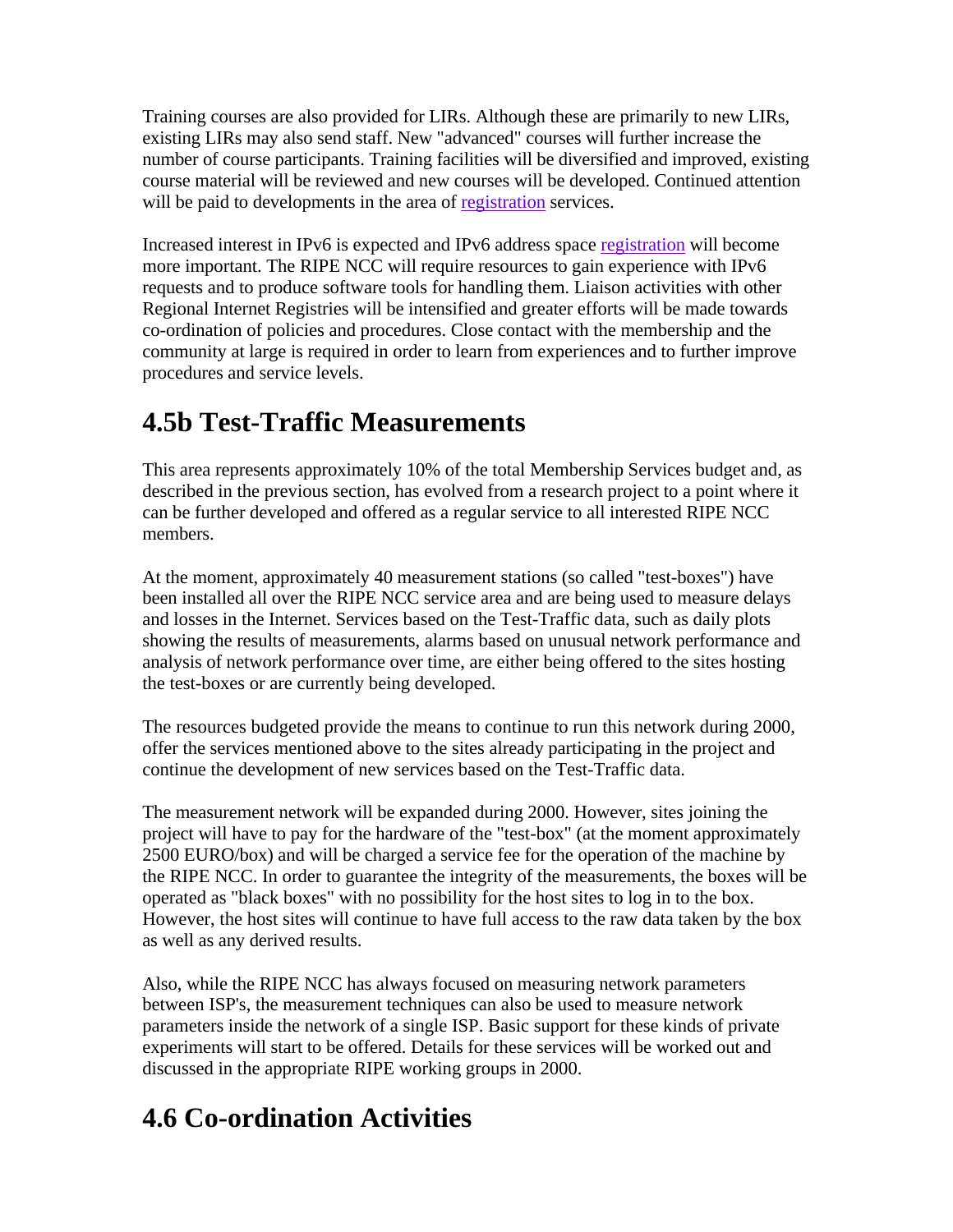Following a major re-implementation of the database in 1999, increased focus on quality and consistency of the data registered in the RIPE database is planned in 2000. Efforts will be continued in order to provide proper data maintenance and data management tools including regular updates on the status of the data in the database as well as general help with good data maintenance practices.

Particular attention is given to the data related to routing information in the database. An increasing number of ISPs rely on the Internet Routing Registry (IRR) to support decisions made relating to their network operations. The RIPE NCC continues to promote security mechanisms to ensure reliable and trustworthy data and perform reality checks on the data registered in the IRR.

An important part of co-ordination activities in 2000 is the deployment and support of RPSL. This includes the development of tools to interact with the new database software.

The RIPE NCC continues to provide a reliable service and user support. In light of the new database software, user support may require additional attention.

Information Services and administrative and technical support of RIPE Meetings have been incorporated into co-ordination activities.

## **4.7 Administration Activities**

Administration Activities would show a decline of just over 7% for 2000 if the reserve were not taken into account. This is due to two principal reasons: 1) the RIPE meeting has been taken out of Administration Activities and added to Co-ordination Activities; and 2) the costs in 1999 were higher than normal because there was major effort and expense put into providing the necessary administrative structure so that the RIPE NCC would be well prepared to handle the future.

Administration Activities include providing and maintaining a "state of the art" computing infrastructure, Human Resources, financial management, general office supplies and services such as reception, etc. and other common administrative services that are difficult to attribute directly to the other activities.

## **4.8 New Activities**

An ongoing investment will be made in New Activities in 2000, not only in time and energy but also in personnel and money. This is planned to continue throughout 2000. The goal is to become more pro-active and to attain a higher profile in the wider RIPE community.

Due to its unique position, the RIPE NCC can play an important role in facilitating new projects and services for its members as well as for the RIPE community. Depending on the nature of the projects, the RIPE NCC will either utilise the expertise of its current staff or hire additional staff. The orientation will be broadened to include not only the development of new services but also the more active "marketing" of them.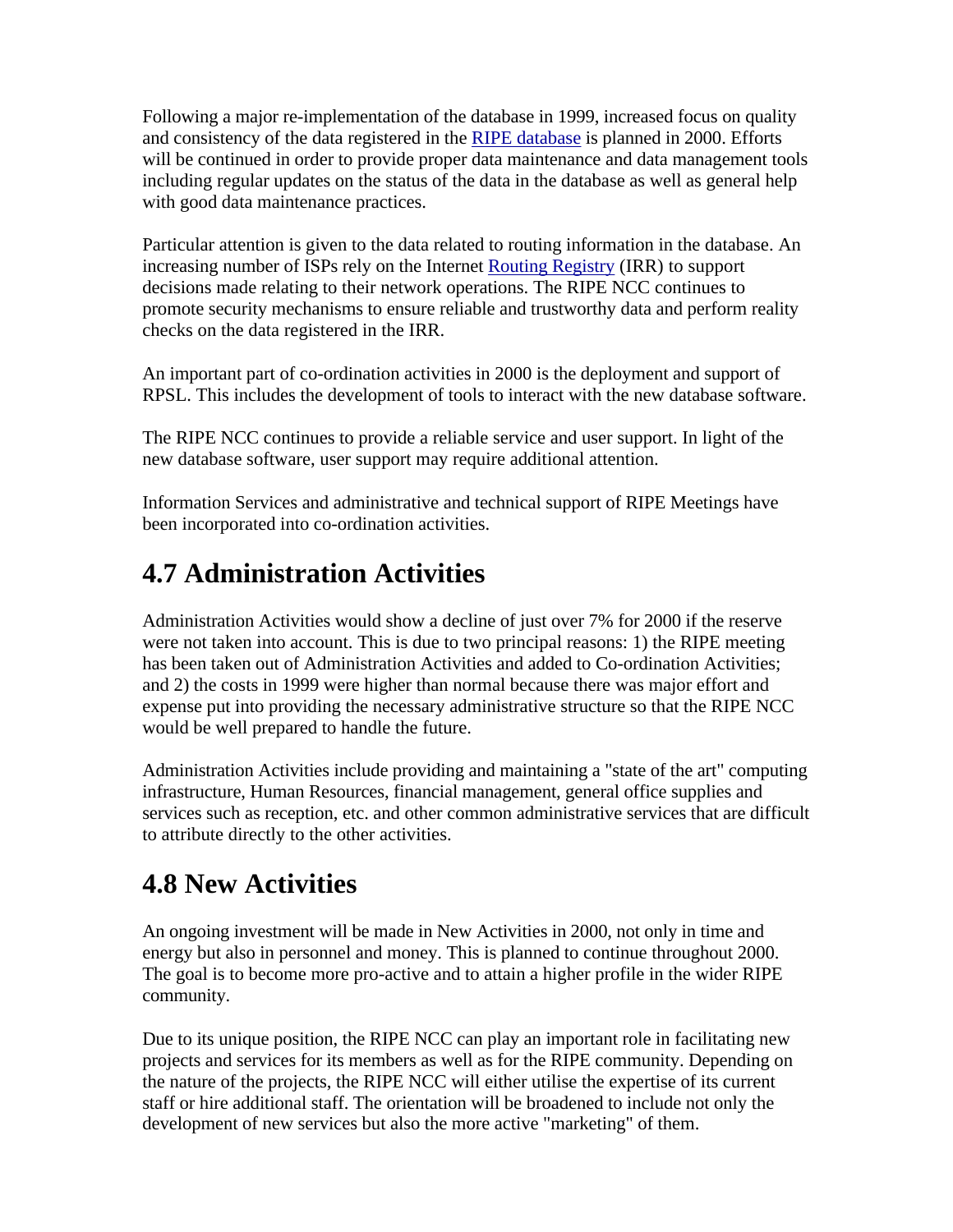Two new projects have already been started (Routing Information Services and Routing Registry Consistency, see Appendix N) and increased attention will be brought on technological development relating to the Internet. Participation in the Working Groups of organisations such as the IETF or NANOG will be increased.

# **4.9 Summary**

Excluding the reserve, the not quite 20% increase in the total budget is lower than the 25% growth in the number of members. All activities directly pertaining to members show increases ranging from almost 19% to just over 35% while the administrative costs (overhead) show a decrease of more than 11% over the previous year. This budget is based on an analysis of 1998 audited financial statements and the 1999 second quarter results and is a reasonable and realistic estimate of what the RIPE NCC needs to continue to operate efficiently for the next year.

# **5.Challenges**

Managing the growth while remaining stable, professional and pro-active in developing new activities and keeping abreast of leading edge technical developments, continues to be one of the greatest challenges facing the RIPE NCC. This plan ensures the timely and proficient delivery of essential services to the members and, at the same time, maintains the flexibility necessary to be able to react promptly to the continually changing environment. The success of this plan lies in finding and keeping the people who work to make it happen.

The last twelve to eighteen months have seen finding personnel become the greatest challenge. The biggest single limit to the growth of the RIPE NCC is the lack of IT personnel, not just in the Netherlands and the European community but in the entire RIPE NCC service region. The RIPE NCC will have to continue to offer salaries that are competitive, a working environment that stimulates and challenges personnel, training, personal growth and career development.

## **6.Appendices**

All activities described in the appendices below are grouped into relevant activity areas. The descriptions list related activities as well as links to the relevant RIPE working groups. Activities that commence during the year or existing activities that increase significantly are reported. In addition, special budgeting considerations are listed where appropriate.

## **Appendix M - Membership Services**

Activities included in Appendix M relate directly to services provided to the RIPE NCC's membership. Services performed in this area are only accessible to formally established members of the RIPE NCC.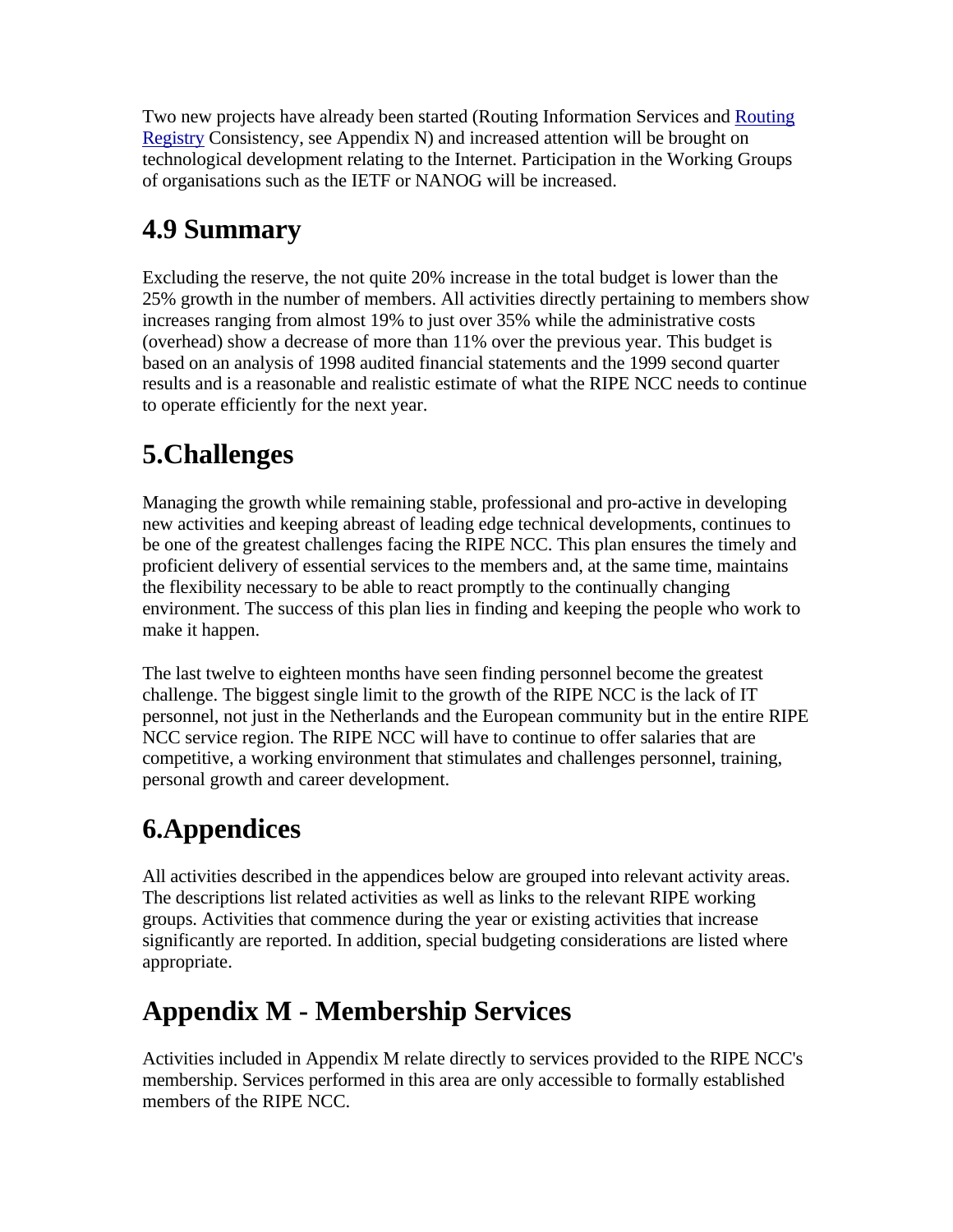## **M1 Regional Internet Registry**

In its role as a Regional Internet Registry the RIPE NCC provides Internet registration services for Europe and surrounding areas. The overall goal of this activity is to provide fair, impartial and stable distribution of Internet numbers (IPv4 and IPv6) in the RIPE NCC service region. The specific goals for the distribution of address space are uniqueness of addresses, conservation of the remaining IPv4 address space, procedure and policy definition for IPv6 address space, aggregation of routing information and registration of network management information. To determine the resources needed, a constant linear growth of approximately 1.25 new LIRs per calendar day is assumed. This is the growth rate expected during 1999, and is an increase over the one registry per day experienced in 1997 and 1998.

Increased automation provides a clear structure in communication between the NCC and the LIRs. Requests are automatically checked for completeness and syntactic correctness. This eliminates much of the purely clerical work of the RIPE NCC Hostmasters. It also saves time as LIR staff receive immediate feedback on the most common problems.

Experience shows that there are little economies of scale left in the registration services area. The RIPE NCC hostmasters now mostly deal with the most difficult cases or support relatively inexperienced LIR staff during their initial learning curve. They also provide training courses for LIRs. This is very much a "third line" support activity. It also requires a high level of scrutiny because of the absolute requirement for fairness and impartiality in registration services decisions. In 2000 both work flow and quality management will have to keep step with the expected growth and ensure that peaks in the load lead neither to unacceptable delays nor to a reduction in quality. The impartiality and neutrality of the RIPE NCC has to be maintained at all times. No significant shifts in the resources needed to perform activities M1.1 - M1.5 reliably is assumed. The basic procedures have not changed. Common to all of registration activities is liaison with the RIPE Local IR Working Group (WG) and with the other Regional Internet Registries about general application of procedures and policies.

## **M1.1 First Address Space Assignment**

Description:

The RIPE NCC will give special attention to initial address space requests from new LIRs. It will assist in producing the first assignment and allocate an aggregatable range of addresses for further assignments.

Goal:

This will help LIRs to process successfully their first request and provide a better understanding of the procedures for further requests. This initial support also promotes a good working relationship between the RIPE NCC and the LIR and ensures that the LIR is able to provide the same support to their customers. In addition, it enables neutral and impartial treatment of all LIRs.

Related Activities:

M1.8

RIPE Working Group Advising: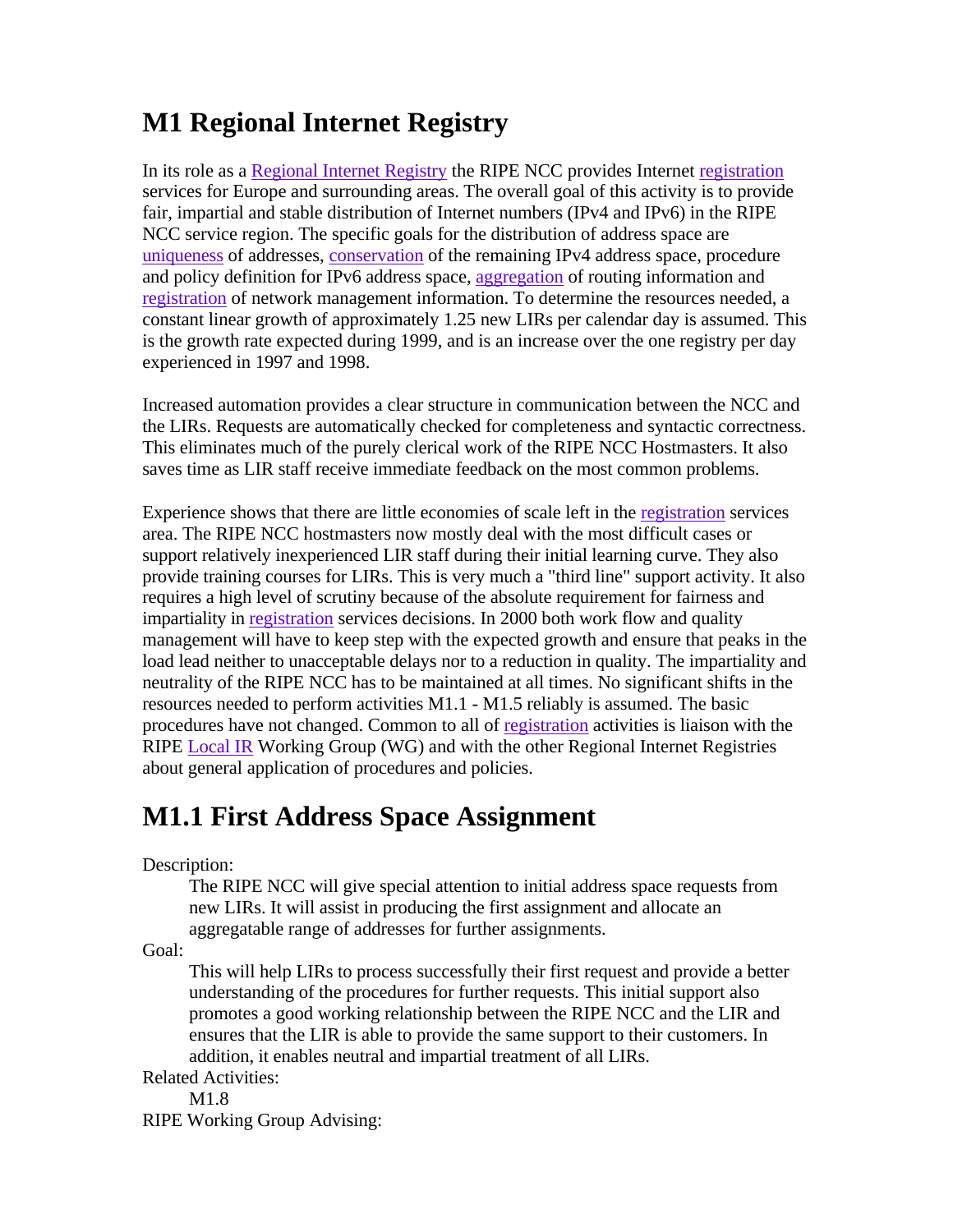#### **M1.2 Assignment Approval**

Description:

Certain IP address requests require approval from the RIPE NCC, especially when they are above a threshold size. The RIPE NCC will evaluate these IP address requests. LIRs also request the opinion of the RIPE NCC about assignments even when it is not strictly required. The RIPE NCC will provide recommendations and guidelines for future requests.

Goal:

This activity will ensure uniform application of policies and assignment criteria by all LIRs and will help make the LIR familiar with request evaluation

Related Activities:

M1.7, M1.8

RIPE Working Group Advising: RIPE Local IR WG

#### **M1.3 PI Assignment**

Description:

The RIPE NCC will process all requests for PI ( provider independent ) address space submitted by LIRs.

Goal:

This activity will prevent fragmentation of the LIRs allocated address space by making the PI assignment from an address pool managed by the RIPE NCC. This will promote aggregation of routing information.

RIPE Working Group Advising: RIPE Local IR WG

## **M1.4 Address Allocation**

Description:

The RIPE NCC will allocate IPv4 address space to LIRs for further assignment to end-users. IPv6 address space will also be allocated to Top Level Aggregate Registries. These activities will also contain auditing of assignments made from previous IPv4 and IPv6 allocation s. Tools to support the allocation process and to ensure the best aggregation possible will be enhanced. This particularly includes tools and software to support the newer IPv6 activity.

Goal:

This activity helps to ensure fair distribution of IPv4 and IPv6 address space. It will also support the efficient use of address space in order to conserve the remaining IPv4 address space and to aggregate IPv4 and IPv6 routing information.

Related Activities: M1.7, M1.8

RIPE Working Group Advising: RIPE Local IR WG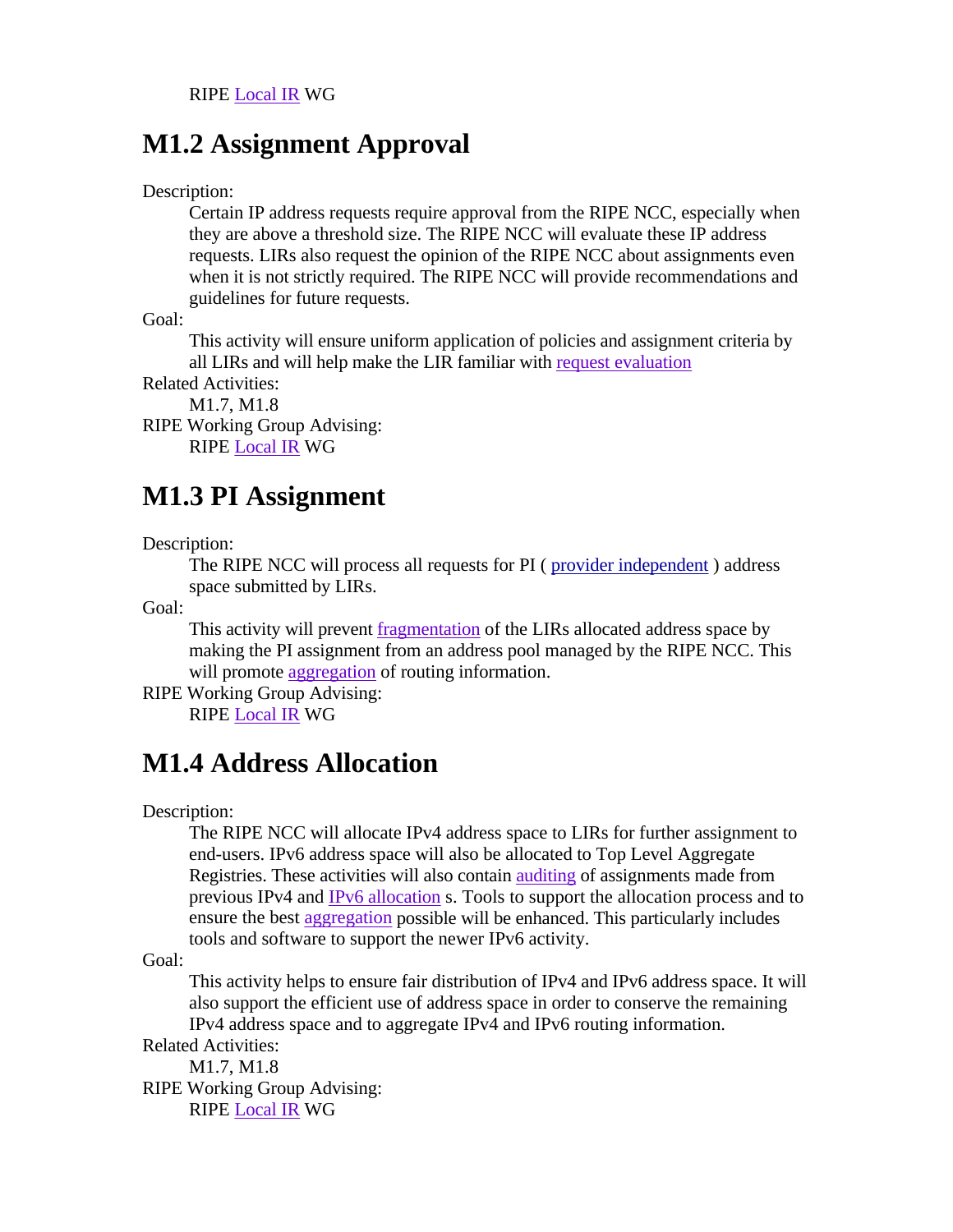#### **M1.5 AS Number Assignments**

#### Description:

The RIPE NCC will assign AS numbers according to global and local policies. It will register these numbers and the associated routing policies routing policies is expected to change to that developed by the IETF rps working group. Documentation and training materials will be updated and an additional training course will be developed. The RIPE NCC plans to produce a Web-based AS number request form to reduce the Hostmaster workload.

Goal:

This activity ensures uniqueness of AS numbers and helps in collecting data for the Routing Registry autonomous systems that are visible in global Internet routing. Related Activities:

RIPE Working Group Advising:

RIPE Local IR WG RIPE Routing WG RIPE Database WG

#### **M1.6 Reverse Delegation**

#### Description:

The RIPE NCC will delegate reverse DNS zones for the address ranges allocated or assigned via the RIPE NCC. In order to provide this service the RIPE NCC will provide a reliable secondary nameserver and work to avoid pollution of the DNS in the zones delegated to the RIPE NCC. Therefore, the RIPE NCC will check all zones under its responsibility as to proper set-up and functioning. Adaptation of existing software for IPv6 needs is expected to consume considerable amounts of resources as will rewriting the existing inaddr software. More proactive checking of already delegated zones will be an important goal.

Goal:

This activity ensures the proper address-to-name mapping for addresses allocated to the RIPE NCC.

RIPE Working Group Advising: RIPE Local IR WG RIPE DNS WG

## **M1.7 Consistency & Auditing**

#### Description:

The RIPE NCC will actively check the quality and validity of registry data. This will also include the production of statistics on address space usage. In order to ensure fair address space distribution, the RIPE NCC will regularly check that assignment guidelines are applied uniformly. This activity is separated from the other registration activities as it is defined and executed somewhat independently from the day-to-day processing of requests; consistency checking and auditing are performed within other activities. Observations are reported back to the RIPE Local IR Working Group for further investigation and improvement of the procedures.

Goal:

This activity promotes a consistent and fair application of assignment criteria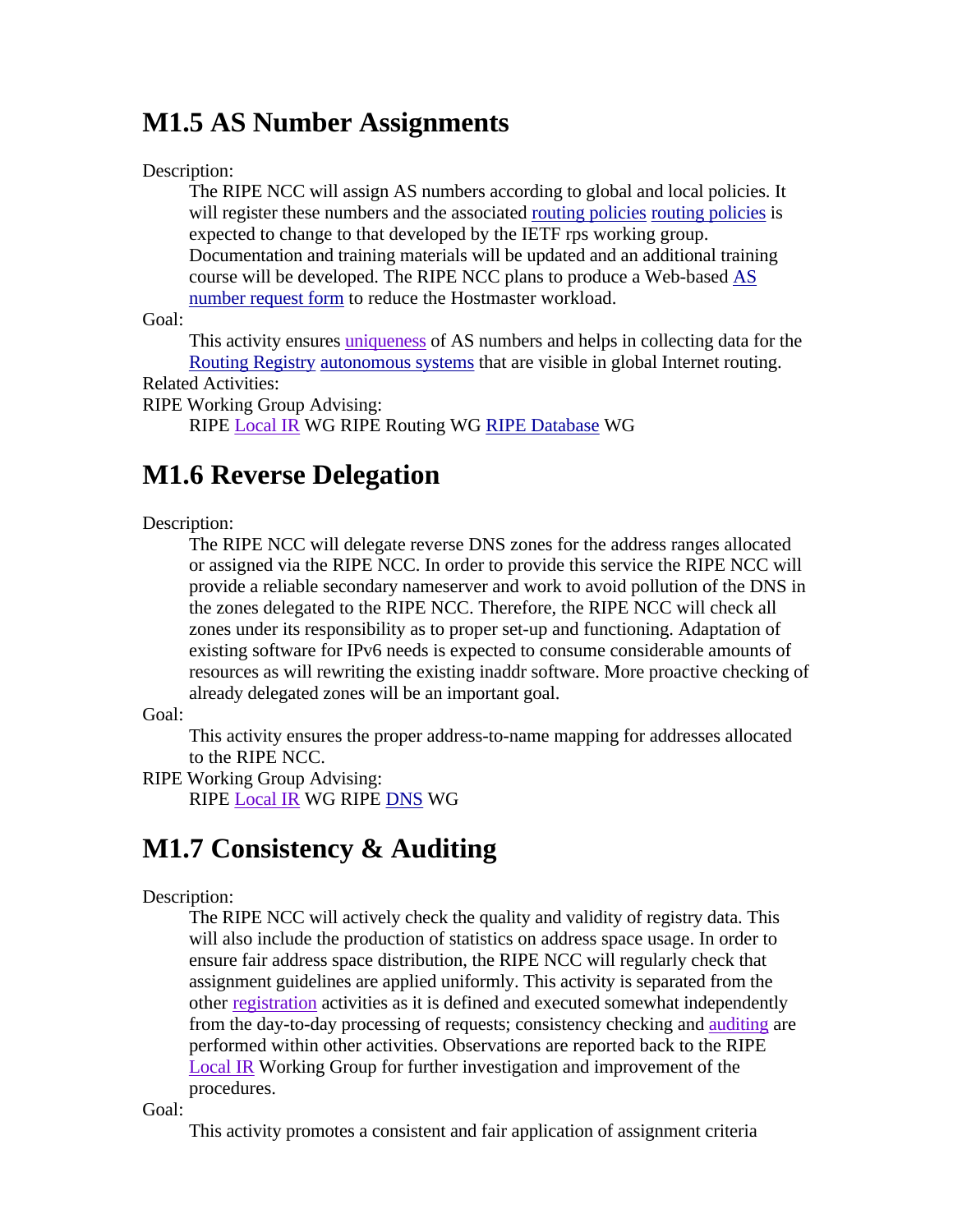relating to the conservation of address space and aggregation of routing information. This activity assists in identifying parts of the procedure that causes problems.

Related Activities:

All registration activities

RIPE Working Group Advising:

RIPE Local IR WG

## **M1.8 Registration Activities Quality Management**

Description:

Due to the size and continued growth of registration activities it is important to systematically monitor the quality of registration activities. This becomes even more important as the quality and fairness of industry self-regulation activities in the Internet environment come under increased scrutiny from many sectors, including governments and consumers. The RIPE NCC will continuously develop and monitor the quality measures for registration activities and give careful attention to customer questions and suggestions. This will also include proposals for possible automation and other improvements of internal procedures. This activity may eventually lead to seeking a formal quality management certification. This particular activity provides quality control that is performed independently and managed separately from day-to-day request processing.

Goal:

This activity helps to maintain a high quality of services provided to the LIRs and increases the credibility and legitimacy of the industry self-regulation process.

Related Activities:

All registration activities and related administrative support activities.

RIPE Working Group Advising:

RIPE Local IR WG

#### **M2 Initial Support for new LIRs**

The initial support for newly established registries is provided in addition to other registration activities. It is not initiated by a request for address space or AS numbers sent to the RIPE NCC but is part of the process to establish a new LIR. During this phase additional clarification and explanation is involved to familiarise the new LIR with all procedures necessary to operate an Internet registry.

## **M2.1 Registry Set-up**

Description:

The RIPE NCC will provide initial support to LIRs during their set-up phase. It will support and provide information to potential LIRs.

Goal:

This activity supports new LIRs during their set-up phase to introduce tools, procedures and guidelines. It will also give potential LIRs enough information to make an informed choice as to whether or not they become a LIR.

Related Activities: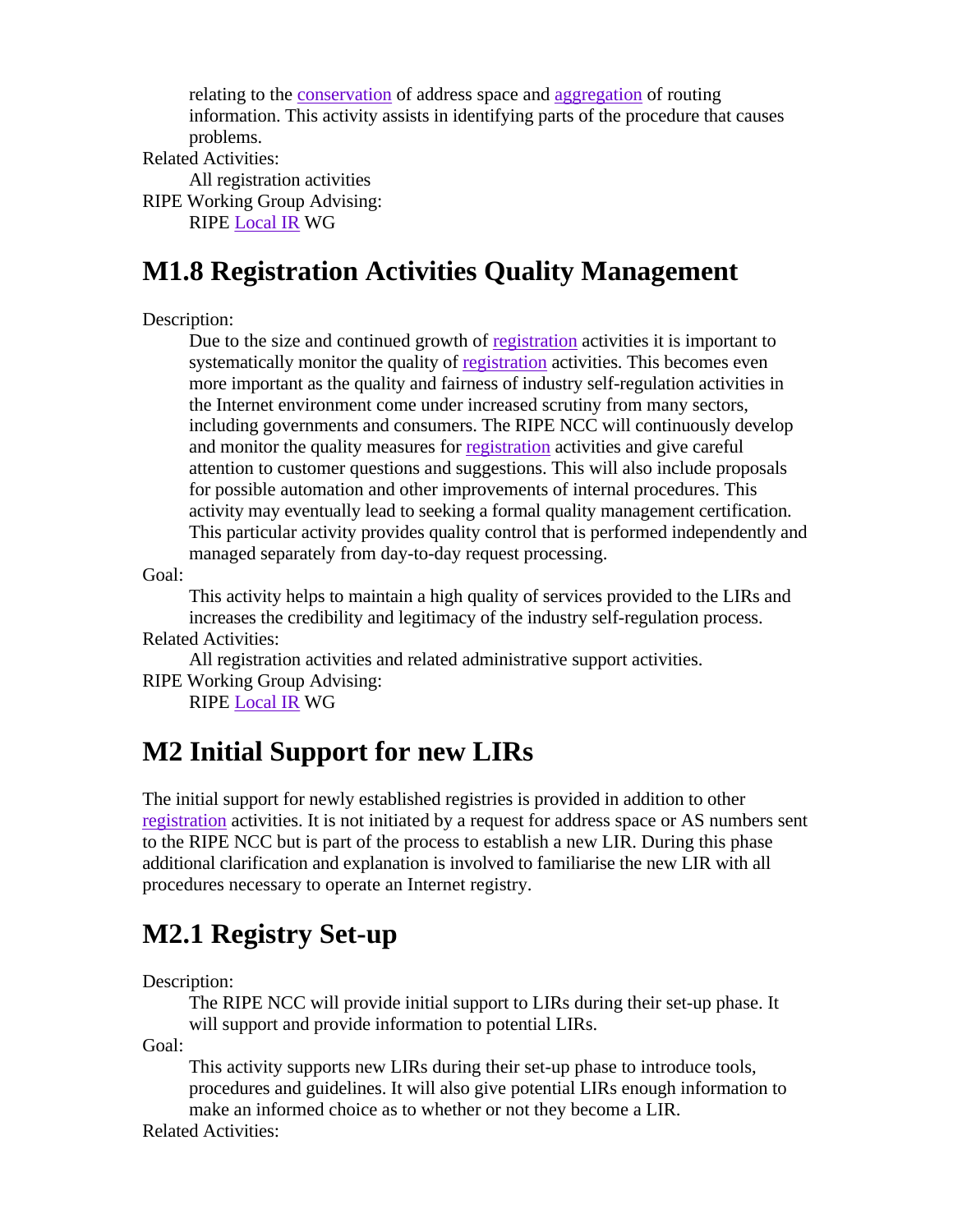M2.2 RIPE Working Group Advising: RIPE Local IR WG

#### **M2.2 Training Courses**

Description:

The RIPE NCC will further develop and continue to deliver Training Courses for LIRs. The course material includes IP address assignment and allocation procedures and policies, delegation of reverse domains and usage of the RIPE database

Goal:

The goal of this activity is to familiarise the new LIRs with procedures and policies and keep established LIRs up-to-date with new guidelines and developments. This will facilitate smooth operations between the RIPE NCC and the LIRs. With the consistent application of policies the RIPE NCC can ensure fair distribution of address space among the community.

RIPE Working Group Advising: RIPE Local IR WG

#### **M3 Liaison & Co-ordination**

Description:

In order to execute its activities the RIPE NCC has to act as a liaison and coordinate with a variety of organisations and track the activities of others. Examples of such organisations are IANA , ICANN, IETF, RIPE, ARIN, and APNIC. It is often difficult to attribute liaison and co-ordination resources to specific activities and it is therefore an activity in its own right.

Goal:

To maintain the necessary relationships with other organisations related to the operations of the RIPE NCC. Budgeting: Costs for this activity are split evenly between the registration and co-ordination activity budget lines.

#### **M4 Test Traffic Measurements**

Description:

1. Continue to run a network of test-boxes. The RIPE NCC will continue to operate a network of test-boxes as well as a service where the host sites can retrieve the data produced by their text-box.

The network will be expanded during 2000, as discussed in section 4.

The test-boxes currently measure delays between all possible pairs of test-boxes. As not all of these combinations are of interest to the sites hosting them solutions will have to be found to remove uninteresting paths from the measurement program.

Finally, in order to improve the quality of the data and to detect problems with the testboxes, Data Quality Monitoring (DQM) will be done on a regular basis.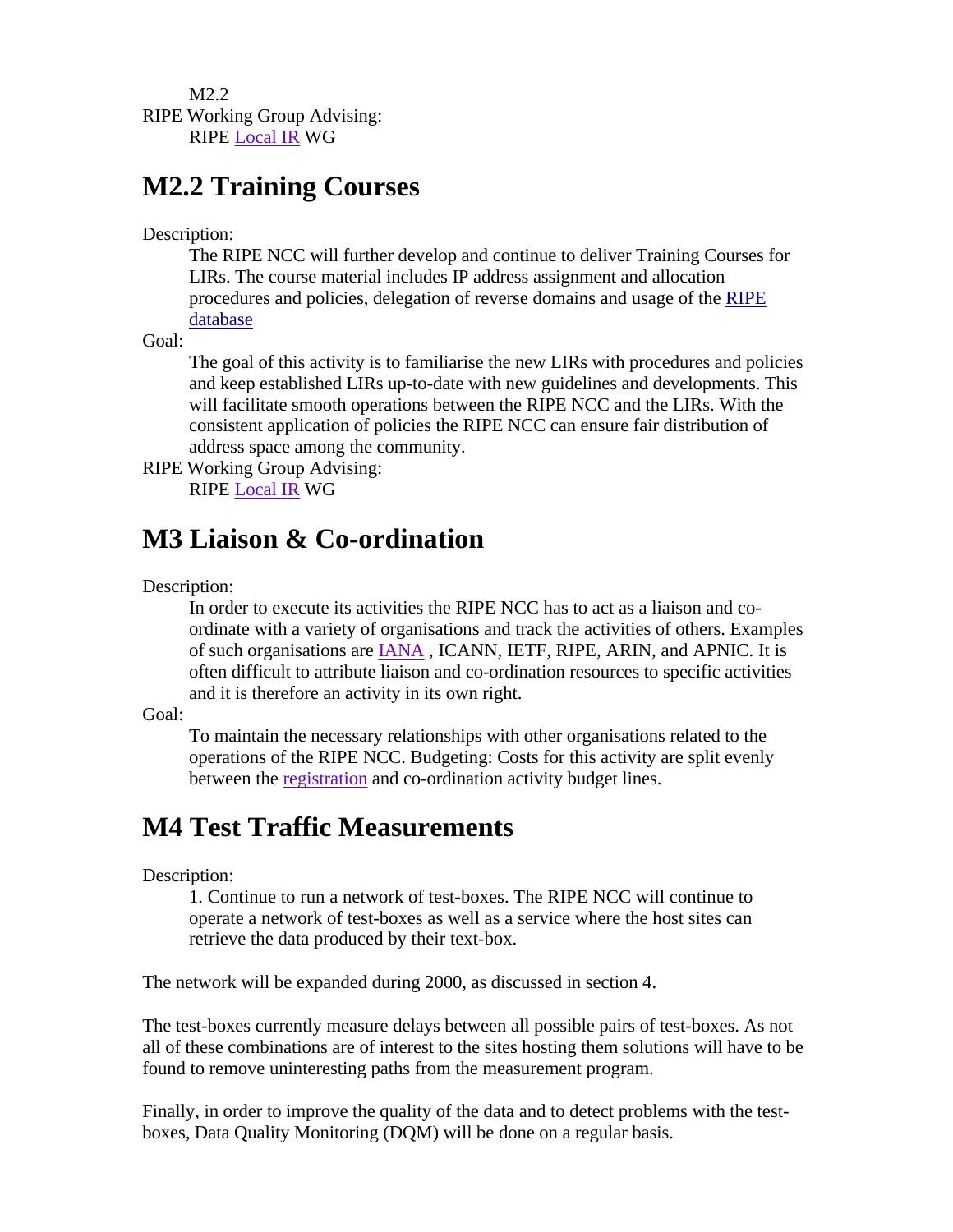2. Run standard analysis. The RIPE NCC will continue to run analysis code on the testtraffic data on a daily basis and provide the sites hosting the test-boxes with plots showing the results of the measurements over the last  $day(s)$ . The current version of the analysis code will be expanded to show summary numbers, trends over time and other suggestions made for expanding or improving the project.

3. Interaction with the test-box hosts in the Test Traffic (TT)-WG. It is impossible to know what the users want and in which direction the project should move without closer interaction with them. Active participation in the RIPE TT-WG as well as other working groups (for example IETF-IPPM) related to the Test-Traffic Project will be continued.

4. Continue development work on the project. Development work on the project will continue in several different areas:

a. Develop models to parameterise the data. A model will be developed to describe the data over long time intervals and to look for trends in the data over time. This can be used as a planning tool for ISPs. b. Generate Network alarms. A method to detect unusual network conditions and warn the network operators about these conditions was proposed at RIPE-33. Development work in this area will continue. c. Any developments in the Internet related to the Test-Traffic Measurements will be energetically followed and responded to. The same is true for suggestions made for expanding or improving the project.

RIPE Working Group Advising: Test-Traffic Working Group

## **Appendix C - Co-ordination Activities**

The activities performed in this area must be accessible to users of the Internet and the general public in order to be effective. Their common purpose is to support the coherent operation of the Internet in Europe and the surrounding areas.

## **C1 RIPE Database Maintenance and Development**

Description:

The RIPE NCC will assure the reliability of the RIPE database and extend its functionality as needed. The quality of data will be improved, both by improving consistency and providing reliable security mechanisms. C1 activities include the work related to the RIPE database software and the quality of data registered in the database.

Goal:

The RIPE database is the core software on which the Regional IP Registry and the RIPE Routing Registry are based. Reliability and good functionality of the RIPE database are essential for the RIPE NCC and LIRs. This set of activities is designed to continue consistent support and provide a reliable service both in the short and long term and to continue developments according to the needs of the RIPE community.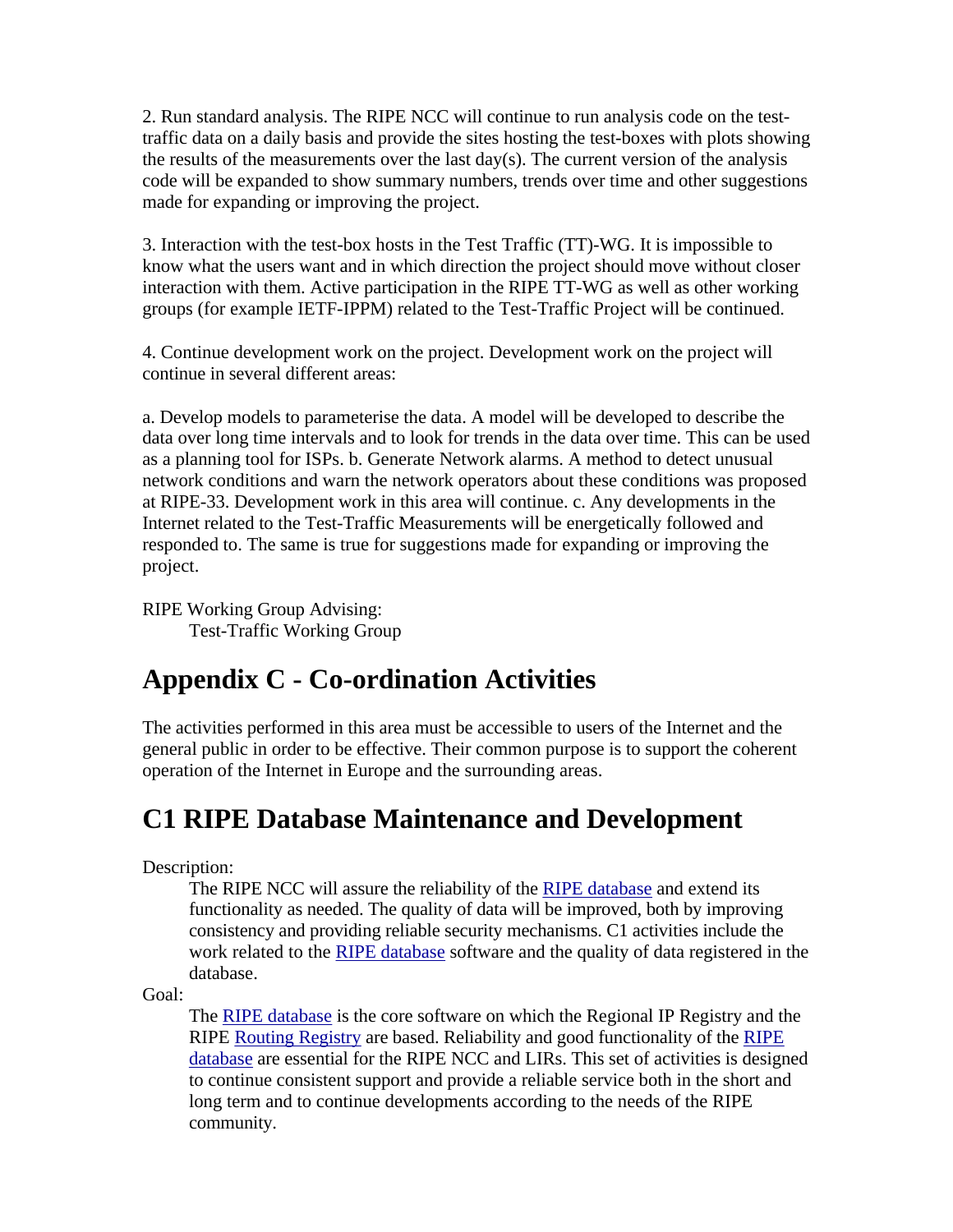RIPE Working Group Advising: RIPE Database WG

#### **C1.1 User Support and Software Maintenance**

Description:

The RIPE NCC will manage a role mailbox for questions and comments and address user questions promptly. The RIPE NCC will also perform basic software maintenance activities including bug fixes and minor modifications. In parallel, the RIPE NCC will provide robust portable releases with fixed bugs and new features. It will also work on maintaining and improving user documentation.

Goal:

This activity is intended to provide a timely response to user enquiries. It also helps assure the smooth operation of the registry system

RIPE Working Group Advising: RIPE Database WG

#### **C1.2 Consistency & Accuracy**

Description:

The RIPE NCC will continue working to prevent inconsistencies and inaccuracies in the RIPE Database contents by using syntax checks, modifying contact reference mechanisms and educating users. The RIPE NCC will perform database clean-up activities to improve the quality of data already in the RIPE database routing registry

Goal:

The value of the RIPE database for its users depends on the quality of data in the database. The quality of the data depends on the accuracy of the data in each object as well as a consistent reference mechanism that leads to the other objects. The goal of this activity is to monitor and improve the consistency and accuracy of the data maintained in the RIPE database

RIPE Working Group Advising: RIPE Database WG

#### **C1.3 Database Availability & Exchange**

#### Description:

The RIPE NCC will provide access to the RIPE Database via whois servers and by supporting other sites in mirroring the data. For example, support will be given to LIRs in setting up secondary database servers. The RIPE NCC will actively pursue and co-ordinate data exchange both with other Regional IP Registries and other Routing Registries.

Goal:

This activity is intended to enable RIPE database users to acquire the information they need quickly and to help those outside the RIPE region acquire information in the RIPE database as easily as possible. This is essential for both the IP and the Routing Registries.

RIPE Working Group Advising: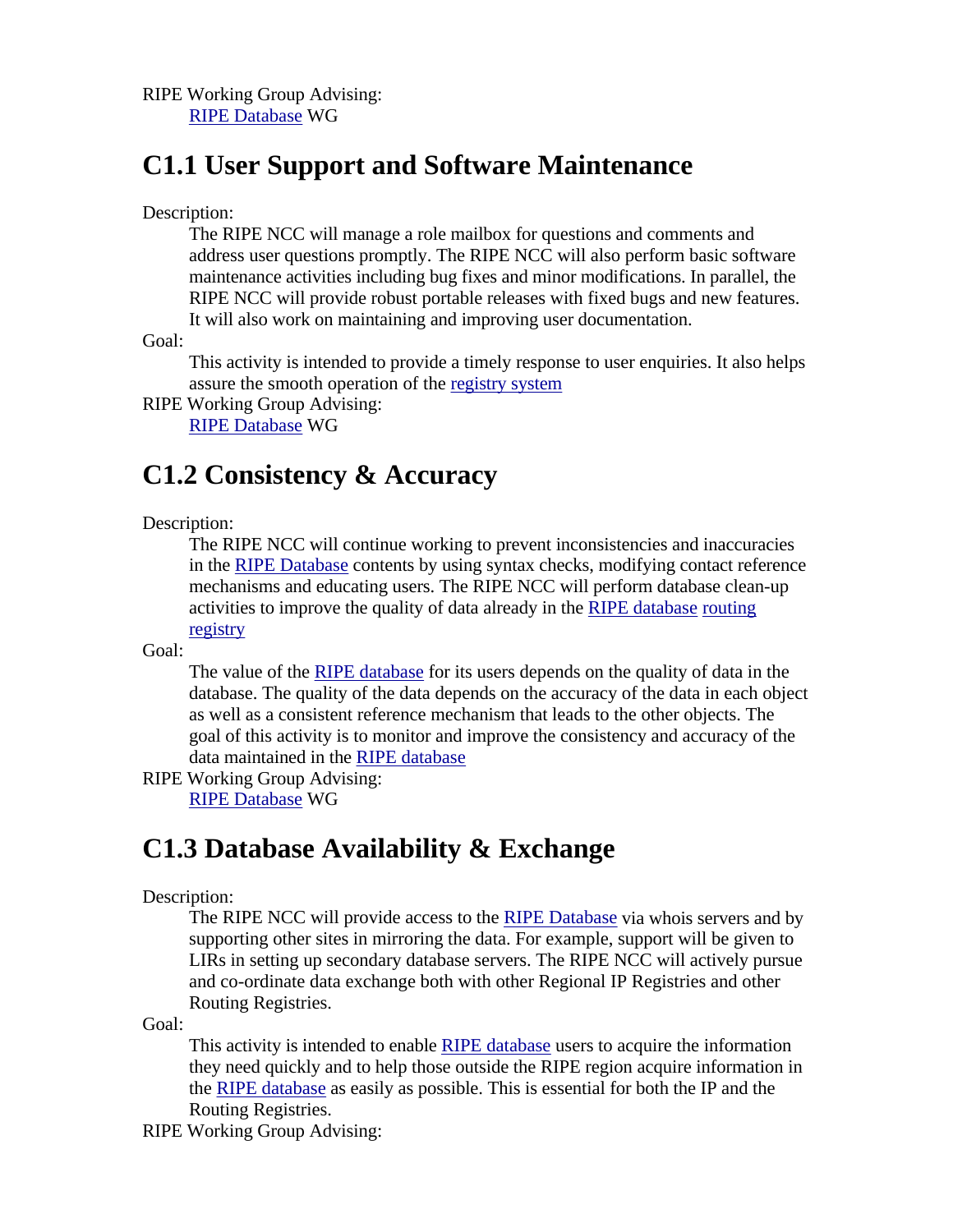#### **C1.4 New Database Features**

Description:

The RIPE NCC will design and implement new database features as requested by the user community or proposed by the RIPE NCC. The RIPE NCC will perform the development work based on the priorities established in the appropriate working groups.

Goal:

The purpose of this activity is to provide new functionality as the RIPE database user community expresses the need for it.

Related Activities:

C1.1

RIPE Working Group Advising: RIPE Database WG

## **C1.5 Routing Registry Tool Deployment and Training**

Description:

The RIPE NCC will continue the incorporation of RPSL extensions in the RIPE Database code and implement the next transition steps from ripe-181 to RPSL. The RIPE NCC will work to create support tools such as RR tools and the RA toolset. These tools will be made available to members of the RIPE community. The RIPE NCC will design and deploy a training course to teach the RPSL language and the use of the RR tools in configuring routers and examining policies and routing in the Internet.

Goal:

The IETF has developed a new standard language for the Routing Registry : RPSL based on RIPE work. RPSL will be supported as it is generally more powerful than ripe-181 Useful RR tools are currently being developed elsewhere. In particular, the RA toolset can be used to define routing registry objects and to evaluate currently registered objects in the process. It further allows configurations to be generated from the contents of the routing registry

RIPE Working Group Advising: RIPE Routing WG

## **C2 Information Services**

Description:

The RIPE NCC will provide services and technical infrastructure to facilitate exchange of information mainly to the RIPE NCC membership, the RIPE community and RIPE working groups. The RIPE NCC will continue developing and improving the external representation and image of the organisation. This includes the management of electronic mailing lists, a publicity database and provision of the RIPE NCC Web and ftp servers. The content of the web and ftp sites will be continuously maintained, improved and extended.

Goal: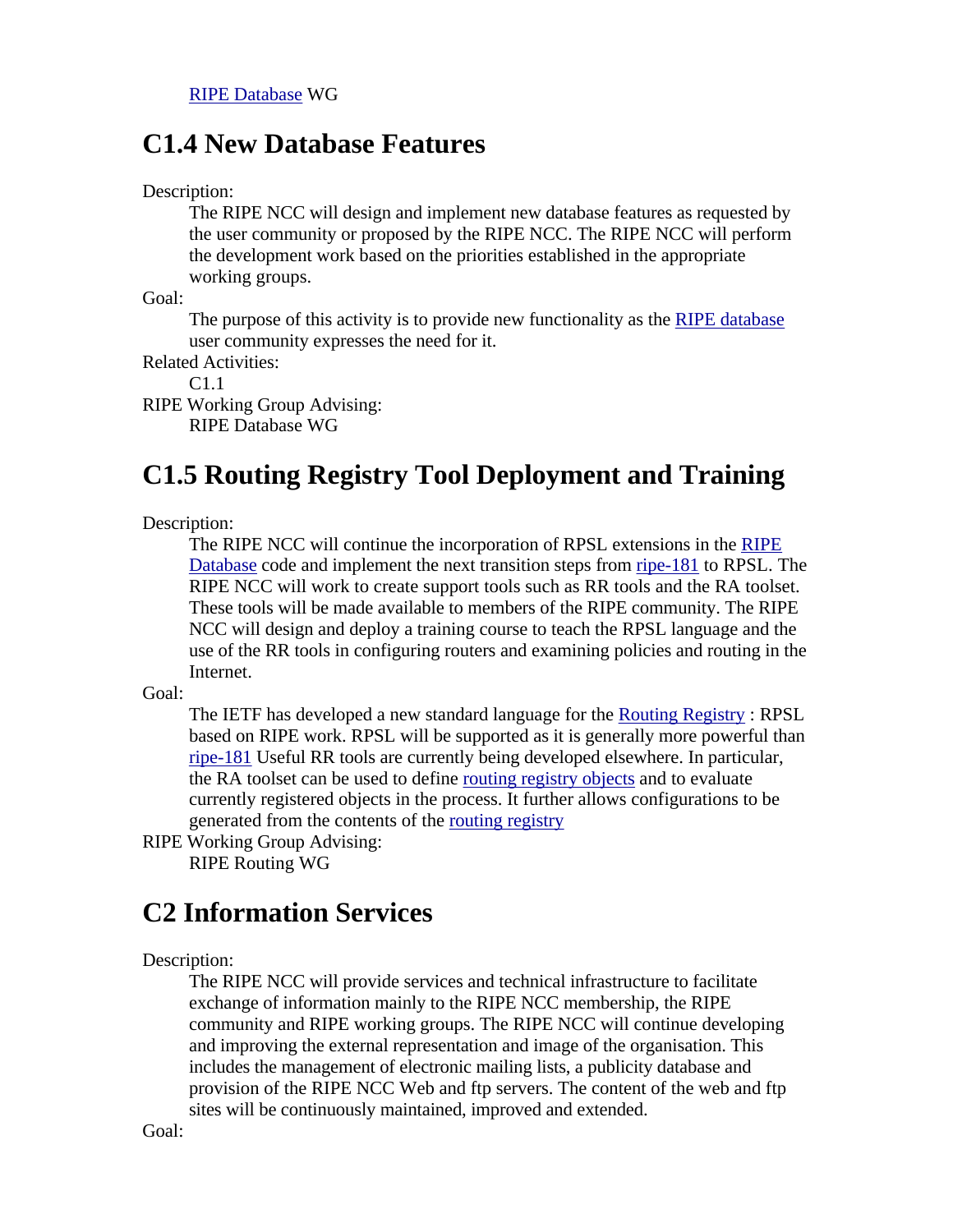The RIPE NCC is known to be a neutral source of authoritative information on the Internet in its region of operation and beyond. This activity is designed to ensure that it continues to be a useful resource to the ISPs and other interested parties in Europe and globally.

#### **C2.1 Mailing List Management**

#### Description:

The RIPE NCC will maintain high quality mailing lists for exchanging information among the RIPE NCC members, the RIPE community and interested public. Effort will be spent to prevent spam (unsolicited advertising) on the lists, support subscribers with requests and problems and to improve the quality of the address lists in order to minimise bounces. Mailing list traffic will be constantly monitored.

Goal:

The mailing lists maintained by the RIPE NCC have a history of constructive and concise discussions on issues of importance to the RIPE community. Mailing list maintainers are faced with challenges ranging from spam to increased size and usage of lists. This activity is intended to maintain the quality of the mailing lists and serves to facilitate discussion and consensus forming in the RIPE community.

#### **C2.2 Maintenance of Information Services**

Description:

The RIPE NCC will maintain a WWW and ftp server at http://www.ripe.net/ and ftp://ftp.ripe.net/ respectively and the accompanying <webmaster@ripe.net> role mailbox to provide help and information to users. This includes the following detailed activities: continuous modification and re-structuring of the information on the WWW server providing the best structure for ease of use to visitors of the site. The RIPE NCC will also monitor the content of the servers to assure accuracy, consistency and a user-friendly environment.

Goal:

The purpose of this activity is to ensure that the information and services on the RIPE NCC servers are up-to-date and working well and that responses to user needs are provided in a timely manner.

Related Activities:

C2.3

RIPE Working Group Advising:

all

## **C2.3 Reporting**

Description:

The RIPE NCC will continue to report about its activities to its membership, the RIPE community and the general public both on the network and at RIPE meetings. This will take the form of constantly updated statistics published on the RIPE NCC web site and regular reporting to the RIPE NCC membership. The RIPE NCC will publish an Annual Report, including financial statements, for distribution to its membership, suppliers and interested members of the public. The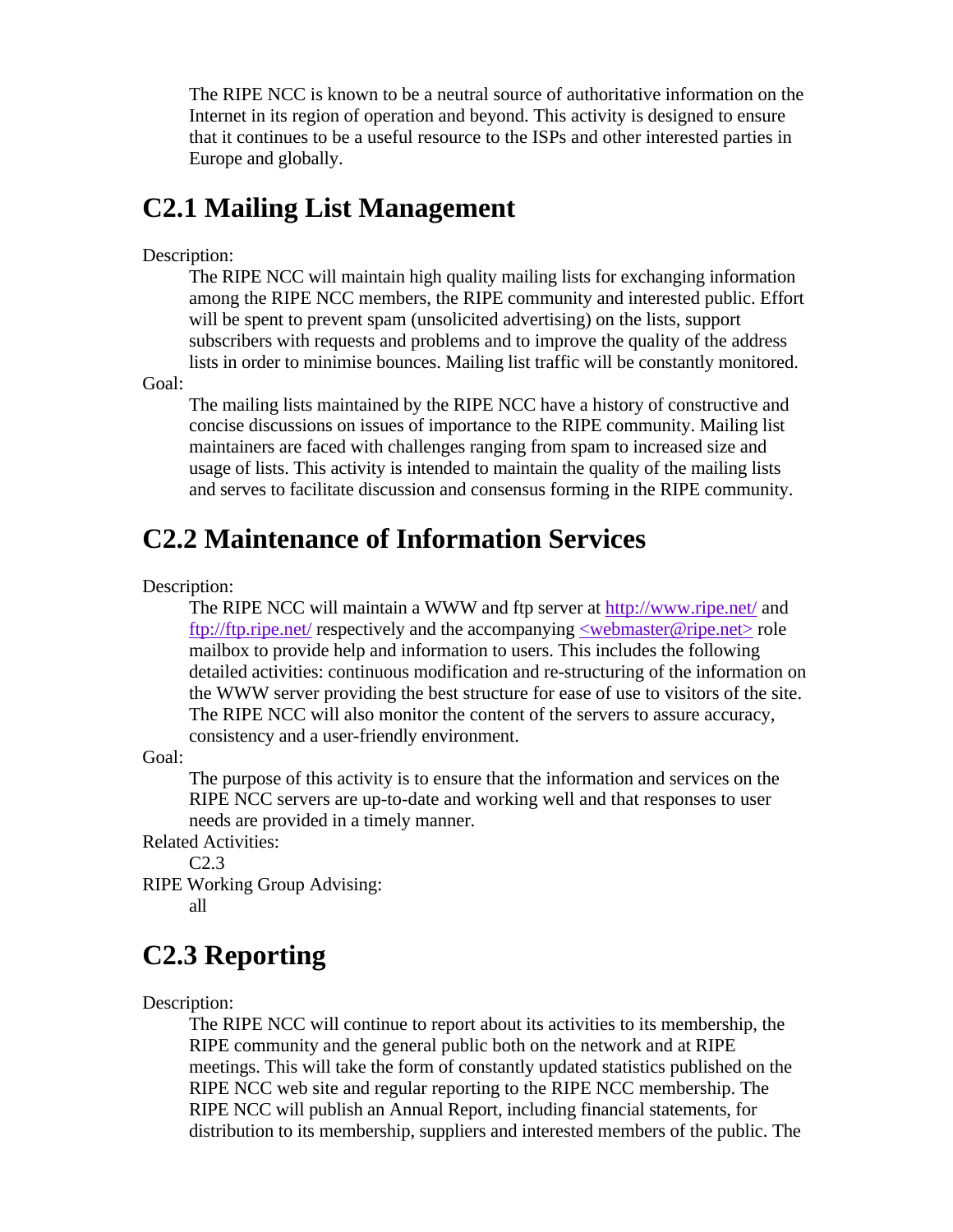Annual Report will also serve as a general Public Relations document. The RIPE NCC will monitor press clippings and produce press releases when necessary, regarding issues concerning the operations of the RIPE NCC. Continuous effort will be placed in developing the Web site to provide up-to-date and informative documentation essential to the RIPE NCC membership.

Goal:

This activity provides the RIPE NCC membership and other interested parties with open, detailed information about the ongoing RIPE NCC activities. Related Activities:

 $C<sub>4</sub>$ 

## **C3 DNS Co-ordination**

The RIPE NCC does not provide domain name registration services. It does however provide DNS co-ordination and support activities as well as registration of reverse address mapping domain registration s within the in-addr

## **C3.1 European Root Name Servers**

Description:

The RIPE NCC will support the operation of the root name servers located in Europe and the surrounding area. In particular it will operate the server currently located at the LINX in London (k.root-servers.net).

Goal:

Those few DNS name servers serving the "." (root) zone are critical elements of the Internet infrastructure that should be operated in a neutral and professional way. The goal of this activity is to ensure that this happens.

RIPE Working Group Advising:

RIPE DNS WG

# **C3.2 Secondary DNS Service**

Description:

The RIPE NCC will provide secondary name service and limited support to those country TLD administrators wishing to use it. The RIPE NCC will assist IANA in the administration of those TLD s as described in RFC1591. Secondary DNS service will also be provided for all in-addr reverse mapping for sub-TLAs it allocates.

Goal:

Many users in Europe depend on DNS name servers serving the zones of two letter ISO3166 country code top level domain s. Name service for these zones should be reliable. New countries should be supported to establish their country code TLD s. Reverse zones are served in a secondary capacity to assist in ensuring the reliability of reverse lookups.

RIPE Working Group Advising: RIPE DNS WG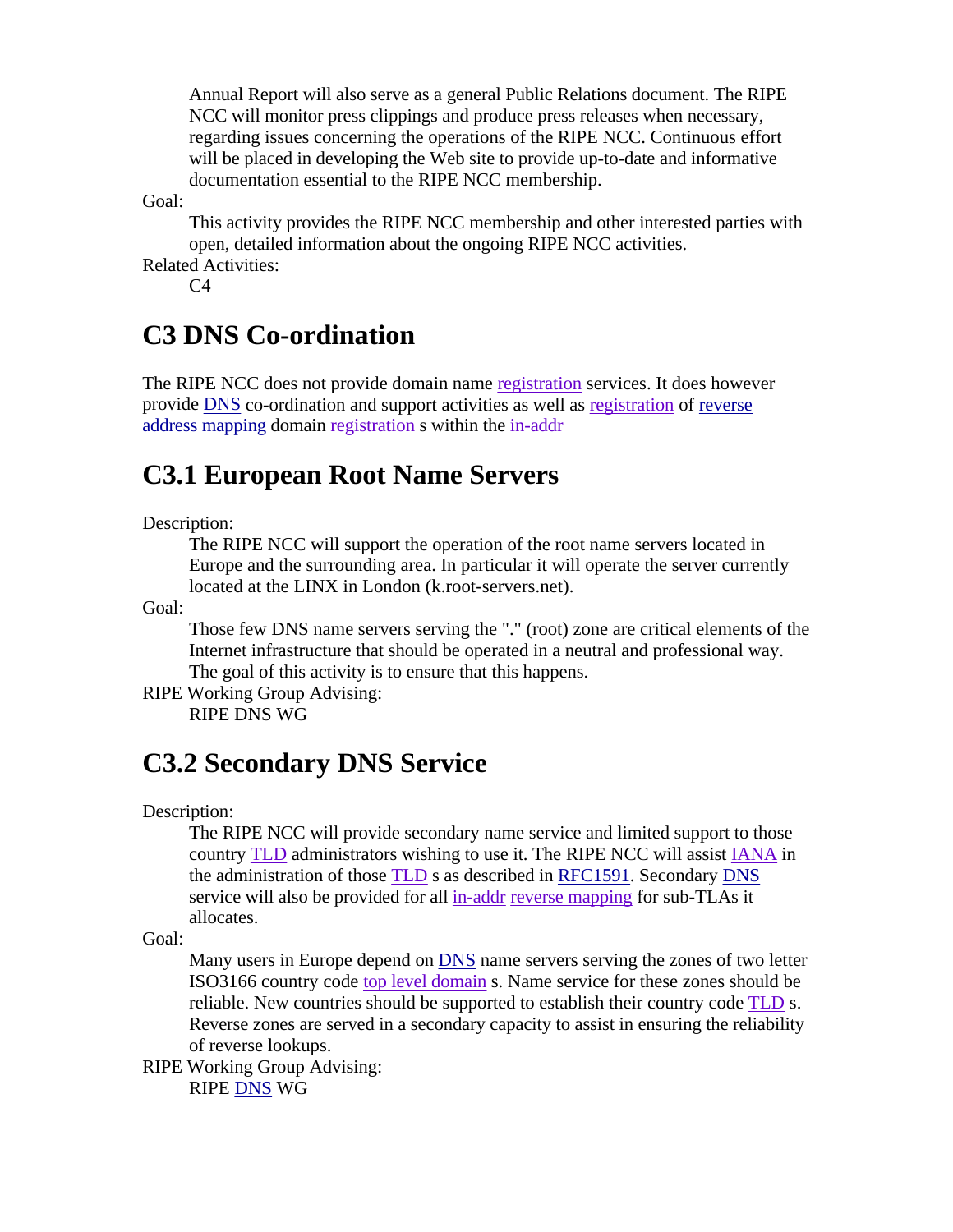#### **C3.3 DNS Hostcount**

Description:

The RIPE NCC will provide various monthly statistics (e.g. the number of hosts registered) from the DNS of the TLD s corresponding to countries it serves. The statistics are gathered in collaboration with numerous organisations performing local counts per country TLD

Goal:

The goal of this activity is to collect and publish uniform time series data about the growth of the Internet in the region and continues a time series started in October 1990. The information is used extensively by organisations operating in this region and beyond.

RIPE Working Group Advising:

RIPE DNS WG

## **C4 RIPE Meeting**

Description:

The RIPE NCC will provide administrative and technical support for the RIPE meetings. These meetings take place three times a year and are open to the public. Actual costs regarding venue, equipment hire, etc. are partially covered by charging an attendance fee as well as through corporate sponsorship of the meetings. These meetings are organised on a not-for-profit basis.

Goal:

To provide support of an infrastructure whereby the RIPE meetings can be held. Guidance and advice from the RIPE Working Groups and membership is invaluable to the RIPE NCC in supporting its effective role in further formalising Internet Administration. RIPE also plays an influential role in defining the annual activity plan and these meetings are therefore essential to the stable operations of the RIPE NCC.

#### **Appendix N - New Activities**

This area represents those activities that are either unforeseen or cannot be fully specified at the time of writing. By nature new activities are hard to specify in detail and priorities can change quickly. Activities may be dropped or added as necessary. The activity descriptions below are therefore more of a subjective statement of direction rather than a fixed plan of action. In particular, some of the ideas below have not yet been fully discussed in the relevant RIPE working groups.

#### **N1 Routing Information Services**

Description:

This activity has been on the activity plan for several years but due to time and resource constraints, very little progress was made. This changed in 1999 when a Network Engineer joined the New Projects group and started to work full-time on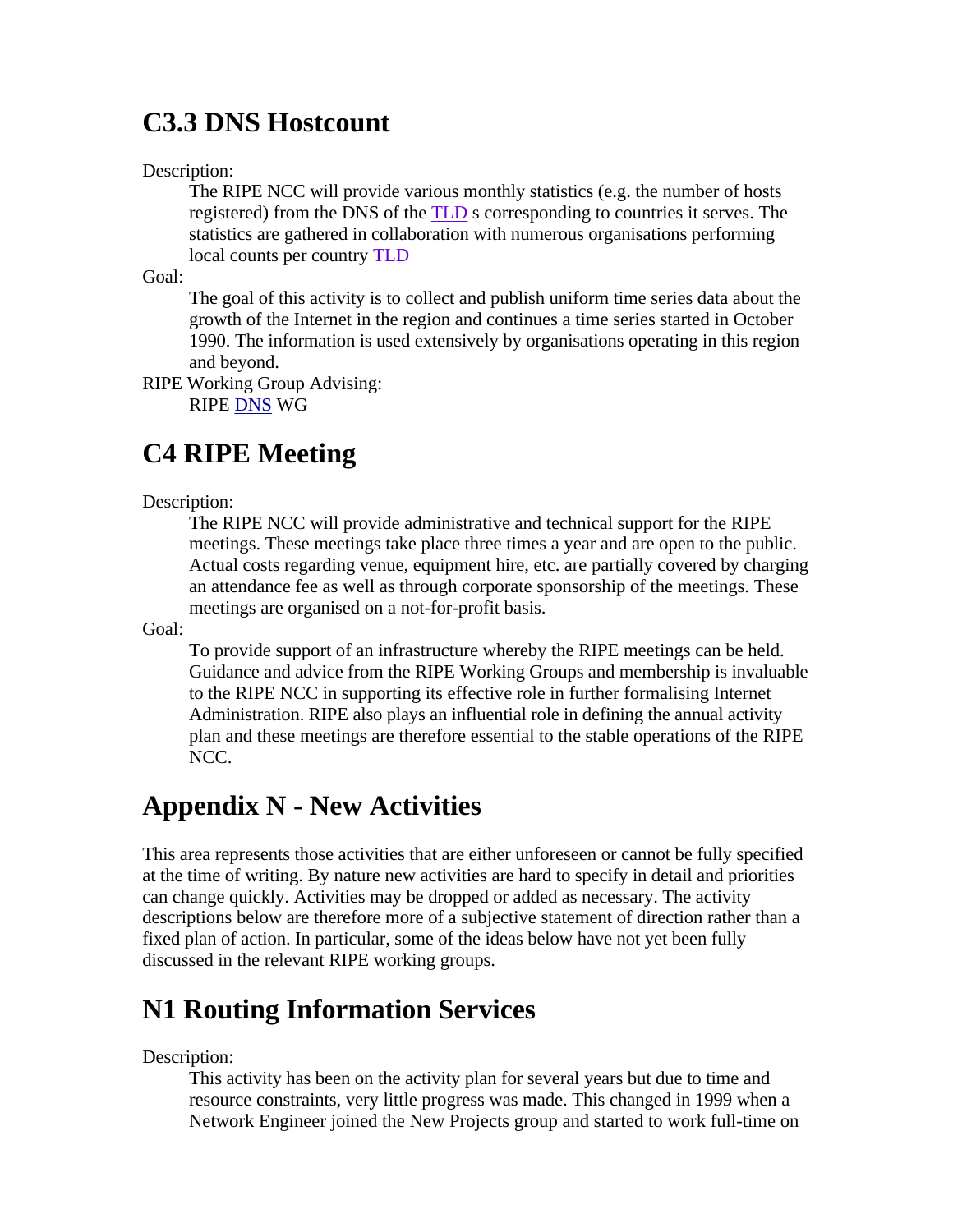this project.

Goal:

The goal of the Routing Information Server (RIS) is to collect routing information between AS's at several major exchange points in near real time and store that in a database. This historic information will be made available to ISP's in order to facilitate their operations. At a later stage, the information will be compared against the information from the Internet Routing Registry (IRR).

Work on the Routing Information Server started in July 1999. A project plan was presented at RIPE-33 and it is hoped that the first version of this service will be presented and made available to beta-users early in 2000. The product will be further developed based on their experiences and it is also planned to carry out statistical analyses on the data are also planned to be carried out.

Projections are to turn this activity into a regular service that can be used by all members by the end of 2000.

RIPE Working Group Advising: RIPE Routing WG

#### **N2 Routing Registry Consistency**

Description:

This activity seeks to improve data quality in the Internet routing registry as a public source of intended routing information (as described by the maintainers of the data, the ISPs). It also aims to improve data accessibility and processing capabilities to enable users to extract the largest possible benefit from this information source.

Goal:

The objective of this activity is to provide a public, accurate and reliable source of information about public routing information in the "European" Internet, comparing the intended routing policies as described in the IRR to the information actually exchanged by routing protocols. A coupling to the RIPE NCC's address assignment activities is also an objective of this activity.

RIPE Working Group Advising: RIPE Routing WG

## **N3 Unforeseen Activities**

#### Description:

The RIPE NCC will actively follow the developments in the Internet community and react to any requirements for new activities from the RIPE membership. The RIPE NCC has been requested to start a fair number of new activities during the course of the year at short notice. Many of them have been successful because this possibility has been designed into the activity plans since the RIPE NCC's inception.

Goal:

The goal of this activity is to ensure that the RIPE NCC continues to react to the